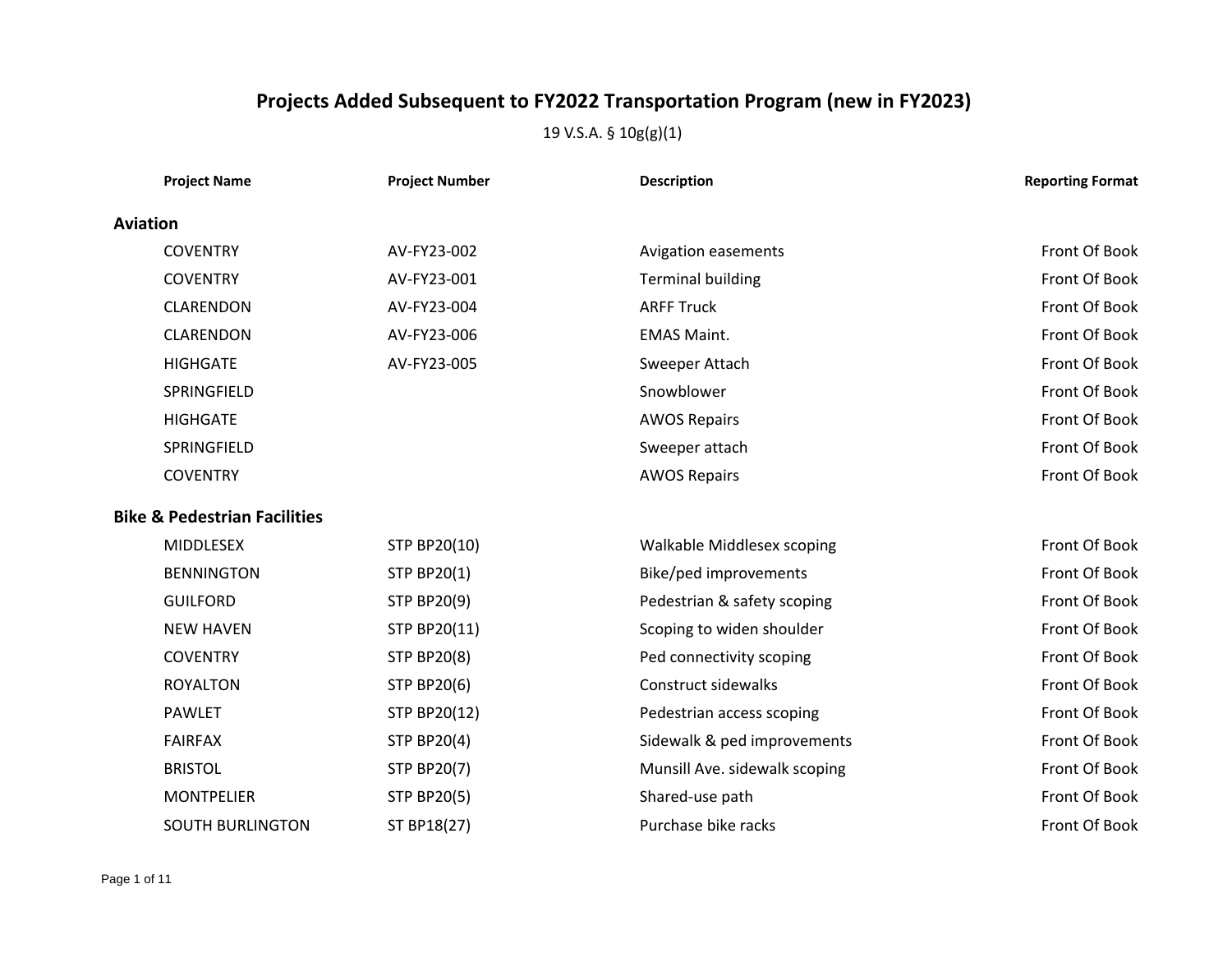| <b>Project Name</b>                      | <b>Project Number</b> | <b>Description</b>             | <b>Reporting Format</b> |
|------------------------------------------|-----------------------|--------------------------------|-------------------------|
| <b>Bike &amp; Pedestrian Facilities</b>  |                       |                                |                         |
| <b>LYNDON</b>                            | ST BP21(4)            | Construct sidewalk             | Front Of Book           |
| <b>BURLINGTON</b>                        | ST BP21(1)            | No. Champlain bike lane        | Front Of Book           |
| <b>SOUTH BURLINGTON</b>                  | ST BP21(7)            | RRFP protected crosswalk       | Front Of Book           |
| <b>COLCHESTER</b>                        | <b>ST BP22(4)</b>     | <b>Install RRFB crosswalks</b> | Front Of Book           |
| <b>RUTLAND CITY</b>                      | ST BP22(7)            | Construct sidewalk             | Front Of Book           |
| <b>HARDWICK</b>                          | ST BP21(3)            | Replace sidewalks              | Front Of Book           |
| <b>ROXBURY</b>                           | STP BP20(13)          | Sidewalk improvements          | Front Of Book           |
| <b>MANCHESTER</b>                        | ST BP21(5)            | Install crosswalk on VT30      | Front Of Book           |
| SWANTON-ST. JOHNSBURY                    | STP LVRT(14)          | Trailwide signing & wayfinding | Front Of Book           |
| <b>LOCAL MOTION</b>                      | BP21(24)              | Support for bike ferry         | Front Of Book           |
| <b>Interstate Bridges</b>                |                       |                                |                         |
| <b>BRATTLEBORO</b>                       | BM21202               | Bridge maintenance             | <b>Under Statewide</b>  |
| <b>FAIRLEE</b>                           | IM 091-2(91)          | Scoping to evaluate alts.      | Front Of Book           |
| <b>BRATTLEBORO</b>                       | BM21203               | Bridge maintenance             | <b>Under Statewide</b>  |
| <b>WINOOSKI</b>                          | BM22504               | Bridge maintenance             | Front Of Book           |
| <b>Paving</b>                            |                       |                                |                         |
| SPRINGFIELD-HARTLAND                     | IM SURF(68)           | Resurface I-91 SB              | Front Of Book           |
| <b>SWANTON-HIGHGATE</b>                  | IM 089-3(81)          | Resurface I-89 NB & SB         | Front Of Book           |
| <b>BROWNINGTON-</b><br><b>CHARLESTON</b> | STP FPAV(53)          | Resurface VT5A                 | Front Of Book           |
| WOODSTOCK-HARTLAND                       | NH FPAV(50)           | Resurface US4                  | Front Of Book           |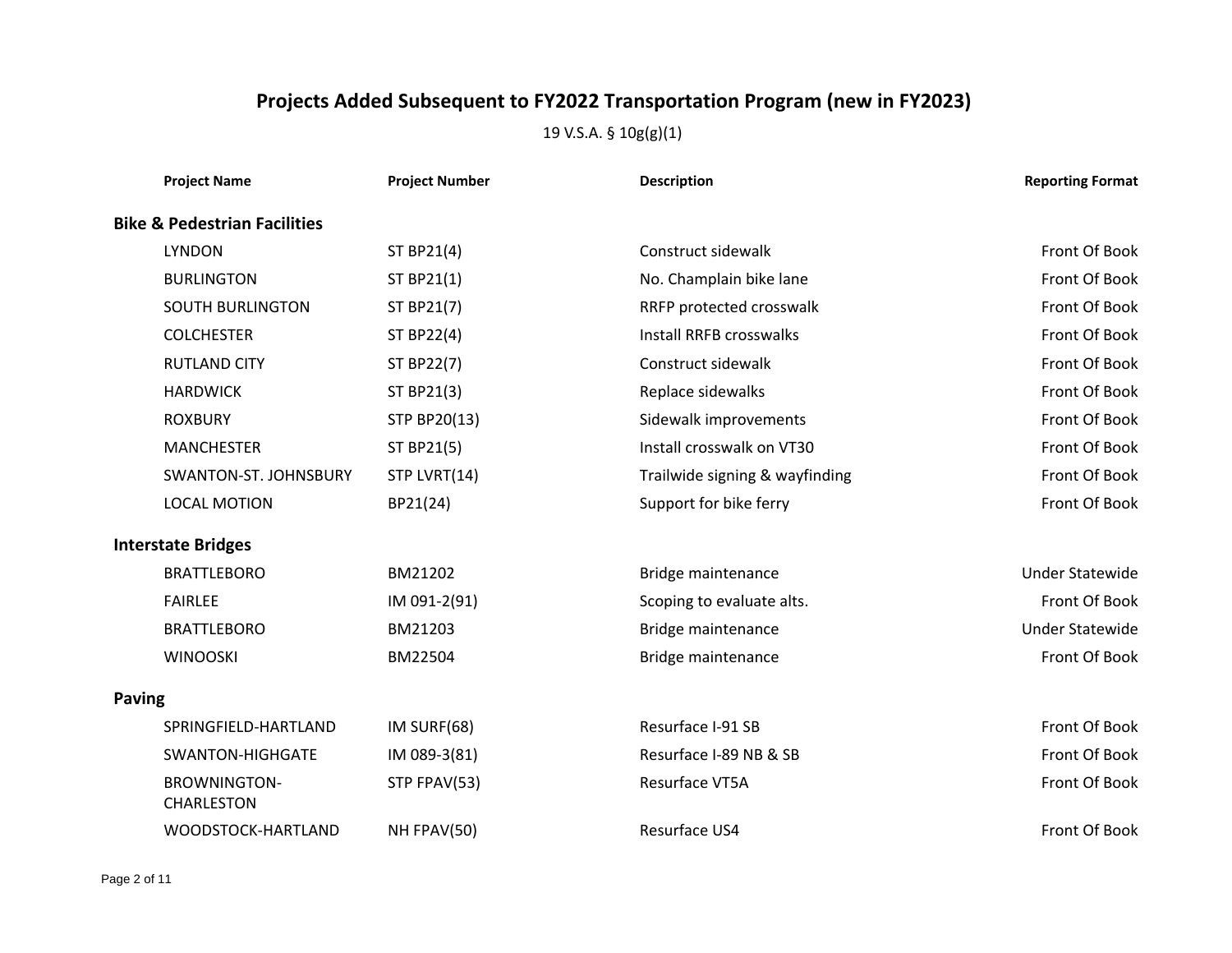|               | <b>Project Name</b>                       | <b>Project Number</b> | <b>Description</b>      | <b>Reporting Format</b> |
|---------------|-------------------------------------------|-----------------------|-------------------------|-------------------------|
| <b>Paving</b> |                                           |                       |                         |                         |
|               | <b>SHAFTSBURY</b>                         | STP FPAV(54)          | Resurface VT7A          | Front Of Book           |
|               | MORETOWN-MIDDLESEX                        | STP FPAV(57)          | Resurface US2           | Front Of Book           |
|               | <b>LYNDON</b>                             | STP FPAV(55)          | Resurface VT122         | Front Of Book           |
|               | ORANGE-TOPSHAM                            | STP FPAV(56)          | Resurface US302         | Front Of Book           |
|               | SWANTON                                   | NH FPAV(58)           | Resurface VT78          | Front Of Book           |
|               | <b>ALBURGH</b>                            | NH FPAV(59)           | Resurface US2           | Front Of Book           |
|               | PITTSFORD-BRANDON                         | NH FPAV(49)           | Resurface US7           | Front Of Book           |
|               | <b>BRATTLEBORO-</b><br><b>WESTMINSTER</b> | IM SURF(69)           | Resurface I-91 NB       | Front Of Book           |
|               | <b>BARTON-DERBY</b>                       | IM SURF(71)           | Resurface I-91 NB&SB    | Front Of Book           |
|               | <b>BERLIN-BARRE</b>                       | STP SURF(75)          | Resurface VT62          | Front Of Book           |
|               | RYEGATE-ST. JOHNSBURY                     | IM SURF(70)           | Resurface I-91 NB       | Front Of Book           |
|               | STOCKBRIDGE-BETHEL                        | STP SURF(79)          | Resurface VT107         | Front Of Book           |
|               | SPRINGFIELD-WINDSOR                       | STP FPAV(48)C/2       | Resurface US5           | Front Of Book           |
|               | POWNAL-BENNINGTON                         | NH SURF(72)           | Resurface US7           | Front Of Book           |
|               | RANDOLPH-NORTHFIELD                       | STP SURF(73)          | Resurface VT12A         | Front Of Book           |
|               | WARDSBORO-JAMAICA                         | STP SURF(74)          | Resurface VT100         | Front Of Book           |
|               | <b>BROOKFIELD</b>                         | STP SURF(77)          | Resurface VT65          | Front Of Book           |
|               | <b>RANDOLPH</b>                           | STP SURF(78)          | Resurface VT66          | Front Of Book           |
|               | <b>ESSEX</b>                              | NH 033-1(26)          | Resurface VT289         | Front Of Book           |
|               | <b>ESSEX-COLCHESTER</b>                   | STP 0207(4)           | Resurface VT2A          | Front Of Book           |
|               | <b>BERLIN</b>                             | STP SURF(83)          | Resurface Berlin St Hwy | Front Of Book           |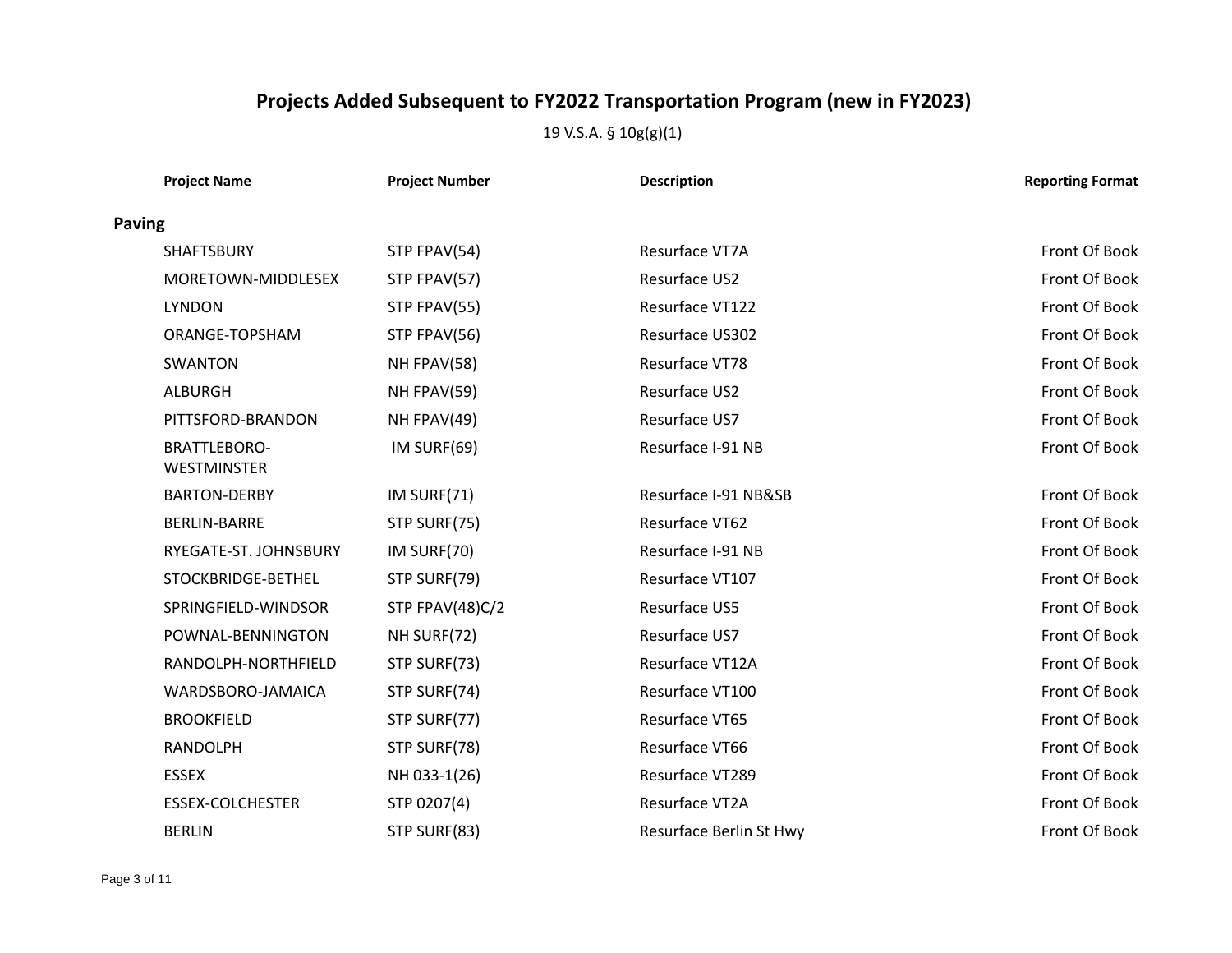|               | <b>Project Name</b>         | <b>Project Number</b> | <b>Description</b>     | <b>Reporting Format</b> |
|---------------|-----------------------------|-----------------------|------------------------|-------------------------|
| <b>Paving</b> |                             |                       |                        |                         |
|               | <b>BERLIN-BARRE TOWN</b>    | STP SURF(84)          | Resurface VT63         | Front Of Book           |
|               | NORTHFIELD-<br>WILLIAMSTOWN | STP SURF(76)          | Resurface VT64         | Front Of Book           |
|               | WEATHERSFIELD               | STP SURF(80)          | Resurface VT131        | Front Of Book           |
|               | WEATHERSFIELD               | NH SURF(85)           | Resurface VT131 & VT12 | Front Of Book           |
|               | <b>BENNINGTON</b>           | NH SURF(81)           | Resurface VT279        | Front Of Book           |
|               | <b>BENNINGTON</b>           | NH SURF(82)           | Resurface US7          | Front Of Book           |
|               | <b>FAIR HAVEN-ORWELL</b>    | STP FPAV(61)          | Resurface VT22A        | Front Of Book           |
|               | <b>BARTON-COVENTRY</b>      | STP FPAV(63)          | Resurface US5          | Front Of Book           |
|               | <b>ST. ALBANS TOWN</b>      | STP FPAV(66)          | Resurface VT104        | Front Of Book           |
|               | CAMBRIDGE-BELVIDERE         | STP FPAV(69)          | Resurface VT109        | Front Of Book           |
|               | NORTON-CANAAN               | STP FPAV(71)          | Resurface VT114        | Front Of Book           |
|               | PEACHAM-MARSHFIELD          | STP FPAV(78)          | Resurface VT232        | Front Of Book           |
|               | CHELSEA-WASHINGTON          | STP FPAV(70)          | Resurface VT110        | Front Of Book           |
|               | MONTGOMERY-WESTFIELD        | <b>STP PS24(8)</b>    | Resurface VT242        | Front Of Book           |
|               | THETFORD-FAIRLEE            | <b>STP PS24(9)</b>    | Resurface VT244        | Front Of Book           |
|               | TROY-NEWPORT                | <b>STP PS24(7)</b>    | Resurface VT105        | Front Of Book           |
|               | ORWELL-ADDISON              | <b>STP PS25(2)</b>    | Resurface VT22A        | Front Of Book           |
|               | WORCESTER-MORRISTOWN        | <b>STP PS25(1)</b>    | Resurface VT12         | Front Of Book           |
|               | WILLIAMSTOWN                | <b>STP PS26(3)</b>    | Resurface VT64         | Front Of Book           |
|               | <b>COLCHESTER-ESSEX</b>     | NH PS24(11)           | Resurface VT15         | Front Of Book           |
|               | ST. ALBANS TOWN-SWANTON     | <b>STP PS25(7)</b>    | Resurface US7          | Front Of Book           |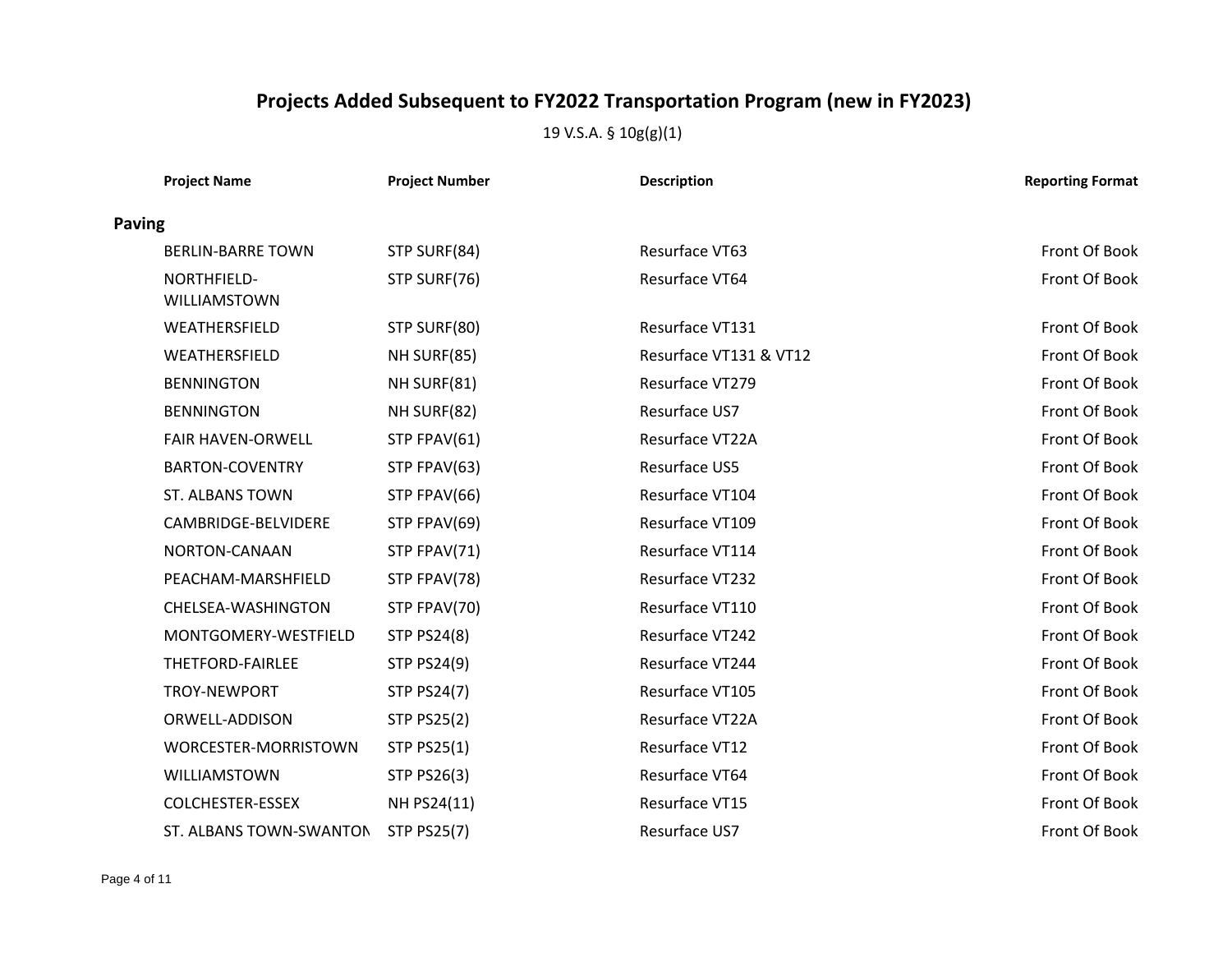|               | <b>Project Name</b>                   | <b>Project Number</b> | <b>Description</b>          | <b>Reporting Format</b> |
|---------------|---------------------------------------|-----------------------|-----------------------------|-------------------------|
| <b>Paving</b> |                                       |                       |                             |                         |
|               | HINESBURG-SOUTH<br><b>BURLINGTON</b>  | <b>STP PS25(8)</b>    | Resurface VT116             | Front Of Book           |
|               | WESTMINSTER-SPRINGFIELD               | IM 091-1(86)          | Resurface I-91 NB           | Front Of Book           |
|               | <b>DERBY</b>                          | IM 091-3(56)          | Resurface I-91 NB & SB      | Front Of Book           |
|               | <b>BROOKFIELD-MONTPELIER</b>          | IM 089-1(69)          | Resurface I-89 NB           | Front Of Book           |
|               | <b>TROY</b>                           | <b>STP PC24(4)</b>    | Resurface VT105             | Front Of Book           |
|               | <b>DERBY</b>                          | <b>STP PC24(5)</b>    | Resurface US5 and Alt US5   | Front Of Book           |
|               | DANVILLE-ST. JOHNSBURY                | <b>NH PS23(2)</b>     | Resurface US2               | Front Of Book           |
|               | ST. JOHNSBURY                         | <b>STP PS23(3)</b>    | Resurface US2               | Front Of Book           |
|               | LYNDON-SUTTON                         | STP FPAV(62)          | Resurface US5               | Front Of Book           |
|               | RUPERT-PAWLET                         | STP FPAV(80)          | Resurface VT30              | Front Of Book           |
|               | FERDINAND-BLOOMFIELD                  | STP FPAV(67)          | Resurface VT105             | Front Of Book           |
|               | <b>TROY</b>                           | STP FPAV(79)          | Resurface VT243             | Front Of Book           |
|               | <b>Public Transit</b>                 |                       |                             |                         |
|               | Recovery and Job Access DR<br>Program |                       | Recovery & Job Access       | Front Of Book           |
| Rail          |                                       |                       |                             |                         |
|               | <b>AMTRAK OPERATIONS</b>              | AMTK(21)              | <b>Amtrak Operations</b>    | Front Of Book           |
|               | <b>ROCKINGHAM</b>                     | PLAT(5)               | <b>Reconstruct Platform</b> | Front Of Book           |
|               | SHELDON                               | SWRT(3)               | <b>BR846</b>                | Front Of Book           |
|               | <b>MANCHESTER</b>                     | <b>VTRY(57)</b>       | FEMA mitigation             | Front Of Book           |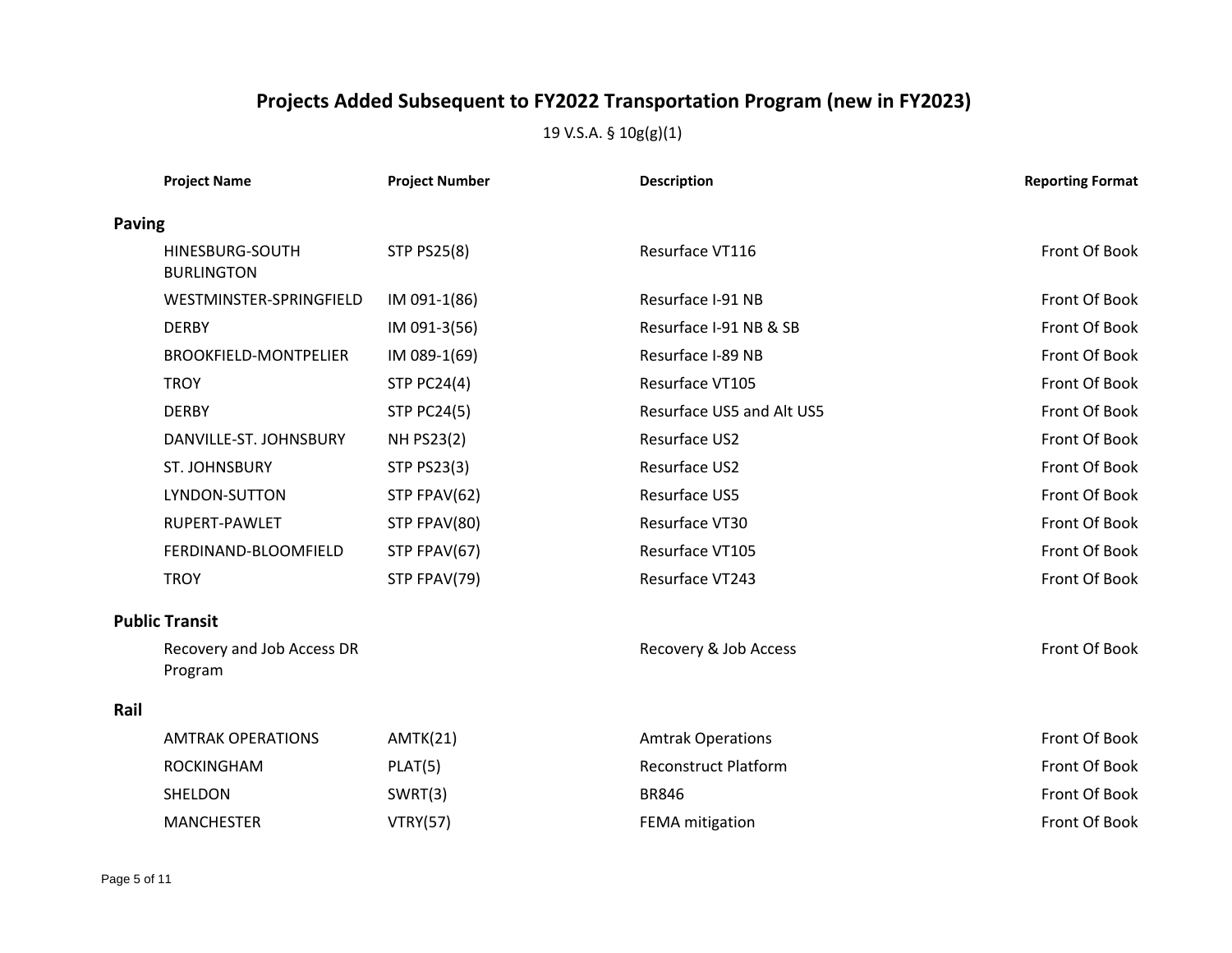|      | <b>Project Name</b>                   | <b>Project Number</b> | <b>Description</b>             | <b>Reporting Format</b> |
|------|---------------------------------------|-----------------------|--------------------------------|-------------------------|
| Rail |                                       |                       |                                |                         |
|      | <b>DORSET</b>                         | <b>VTRY(58)</b>       | FEMA mitigation                | Front Of Book           |
|      | <b>ROCKINGHAM</b>                     | GMRC(29)              | FEMA mitigation                | Front Of Book           |
|      | HOOSICK-BENNINGTON-<br><b>RUTLAND</b> | <b>VTRY(59)</b>       | VTR B&R Track Grant            | Front Of Book           |
|      | ROCKINGHAM-RUTLAND                    | GMRC(30)              | <b>GMRR BR Grant</b>           | Front Of Book           |
|      | <b>COVENTRY-HARTFORD</b>              | WCRL(29)              | <b>WCRL BR Grant</b>           | Front Of Book           |
|      | MONTPELIER-BARRE                      | WACR(21)              | <b>WACR BR Grant</b>           | Front Of Book           |
|      | <b>CASTLETON</b>                      | STP 2033(36)          | Crampton Rd Xing               | Front Of Book           |
|      | <b>CHESTER</b>                        | STP 2032(7)           | Missing Link Rd Xing           | Front Of Book           |
|      | <b>WEST RUTLAND</b>                   | STP 2033(37)          | Old Brdman Hill Rd Xing        | Front Of Book           |
|      | <b>BARRE CITY</b>                     | STP 6000(32)          | Hill St. Xing                  | Front Of Book           |
|      | <b>AMTRAK STATIONS</b>                | AMTRK(1)              | <b>Improve Amtrak stations</b> | Front Of Book           |
|      | <b>Rest Areas</b>                     |                       |                                |                         |
|      | <b>SHARON</b>                         | IM REST(14)           |                                | Front Of Book           |
|      | <b>SHARON</b>                         | IM REST(15)           | Cap stone replacement          | <b>Under Statewide</b>  |
|      | <b>ALBURGH</b>                        | NH REST(17)           | Welcome Center roof            | <b>Under Statewide</b>  |
|      | <b>Roadway Projects</b>               |                       |                                |                         |
|      | <b>HARTFORD</b>                       | STP 0113(78)          | Replace culvert, MM 0.56       | <b>Under Statewide</b>  |
|      | <b>HARTFORD</b>                       | IM 089-1(67)          | Remediate slope issue          | <b>Under Statewide</b>  |
|      | <b>FAIRLEE</b>                        | IM 091-2(86)          | Remediate rock cut             | <b>Under Statewide</b>  |
|      | <b>HARDWICK</b>                       | STP 037-3(7)          | Slope remediation              | <b>Under Statewide</b>  |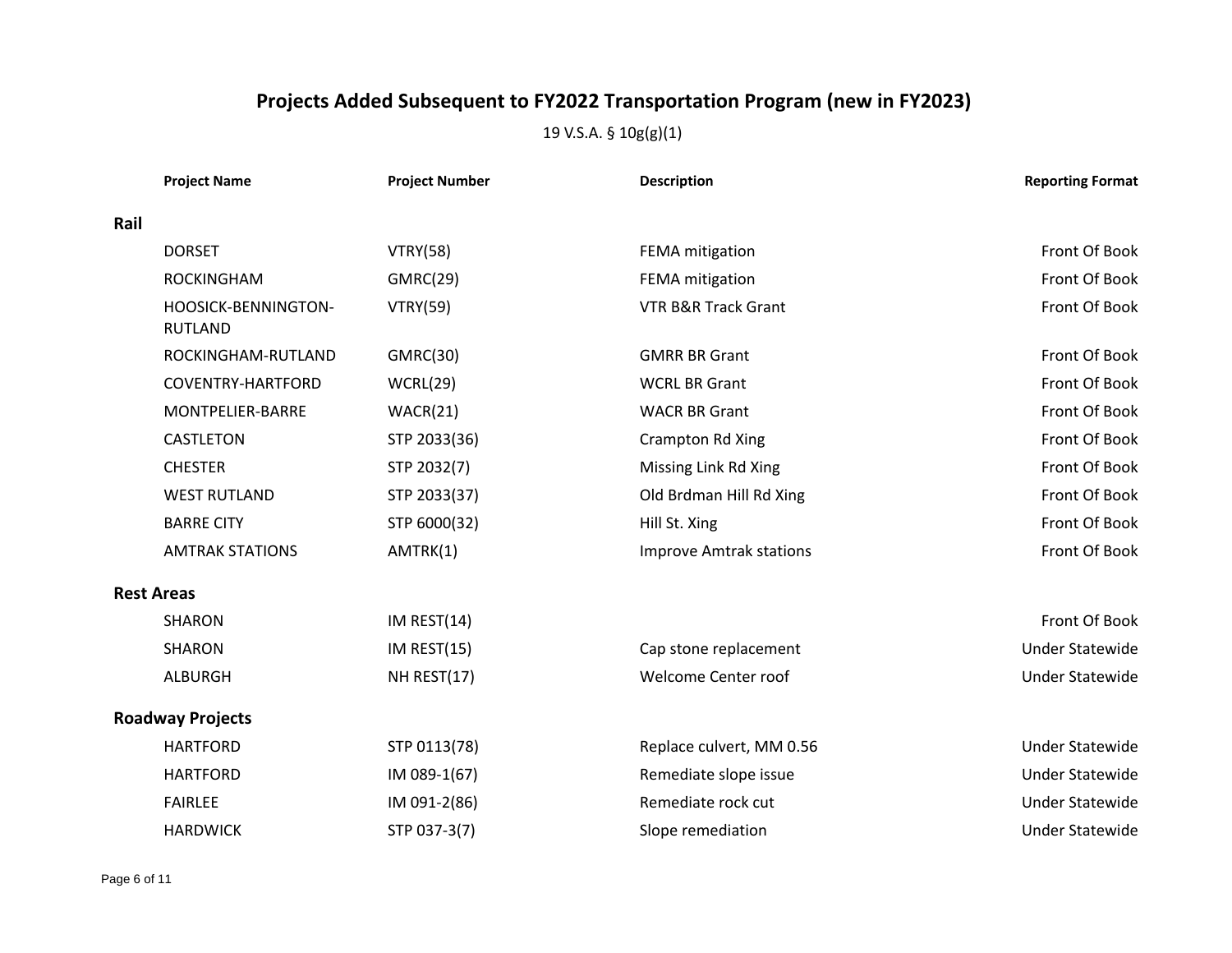| <b>Project Name</b>                  | <b>Project Number</b> | <b>Description</b>        | <b>Reporting Format</b> |
|--------------------------------------|-----------------------|---------------------------|-------------------------|
| <b>Roadway Projects</b>              |                       |                           |                         |
| <b>JOHNSON</b>                       | STP 030-2(35)         | Slope remediation         | <b>Under Statewide</b>  |
| <b>HARTLAND</b>                      | IM 091-1(85)          | Slope repair              | Front Of Book           |
| <b>THETFORD</b>                      | STP CULV(78)          | Rehab culvert on US5      | Front Of Book           |
| <b>COLCHESTER</b>                    | IM CULV(79)           | Rehab culvert on I-89     | <b>Under Statewide</b>  |
| <b>BURLINGTON</b>                    | BREP(3)               | Multimodal infrastructure | Front Of Book           |
| BRATTLEBORO-NEWFANE                  | STP CULV(80)          | Rehab/replace culverts    | Front Of Book           |
| CAMBRIDGE-JOHNSON                    | STP CULV(81)          | Rehab/replace culverts    | Front Of Book           |
| CHARLOTTE-SOUTH<br><b>BURLINGTON</b> | NH CULV(82)           | Rehab/replace culverts    | Front Of Book           |
| MARSHFIELD-DANVILLE                  | NH CULV(84)           | Rehab/replace culverts    | Front Of Book           |
| <b>ROCHESTER</b>                     | STP CULV(85)C/1       | Rehab/replace culverts    | Front Of Book           |
| RICHMOND-BOLTON                      | STP CULV(86)          | Rehab/replace culverts    | Front Of Book           |
| <b>SOUTH BURLINGTON</b>              | IM SWFR(3)            | Stormwater retrofit       | Front Of Book           |
| <b>ESSEX</b>                         | NH SWFR(4)            | Stormwater retrofit       | Front Of Book           |
| STOCKBRIDGE-ROCHESTER                | STP CULV(85)C/2       | Rehab/replace culverts    | Front Of Book           |
| ST. ALBANS-HIGHGATE                  | PCIP(1)               | Phosphorus control        | <b>D&amp;E</b>          |
| WAITSFIELD                           | STP 013-4(54)         | Replace failed culvert    | Front Of Book           |
| <b>ADDISON</b>                       | STP 032-1(20)         | Slope rehabilitation      | Front Of Book           |
| KILLINGTON-STOCKBRIDGE               | STP CULV(88)          | Replace culverts          | Front Of Book           |
| WILLIAMSTOWN-BARRE<br><b>TOWN</b>    | STP 0147(30)          | Slab removal              | Front Of Book           |
| <b>DERBY</b>                         | STP 0113(86)          | Slab removal              | <b>D &amp; E</b>        |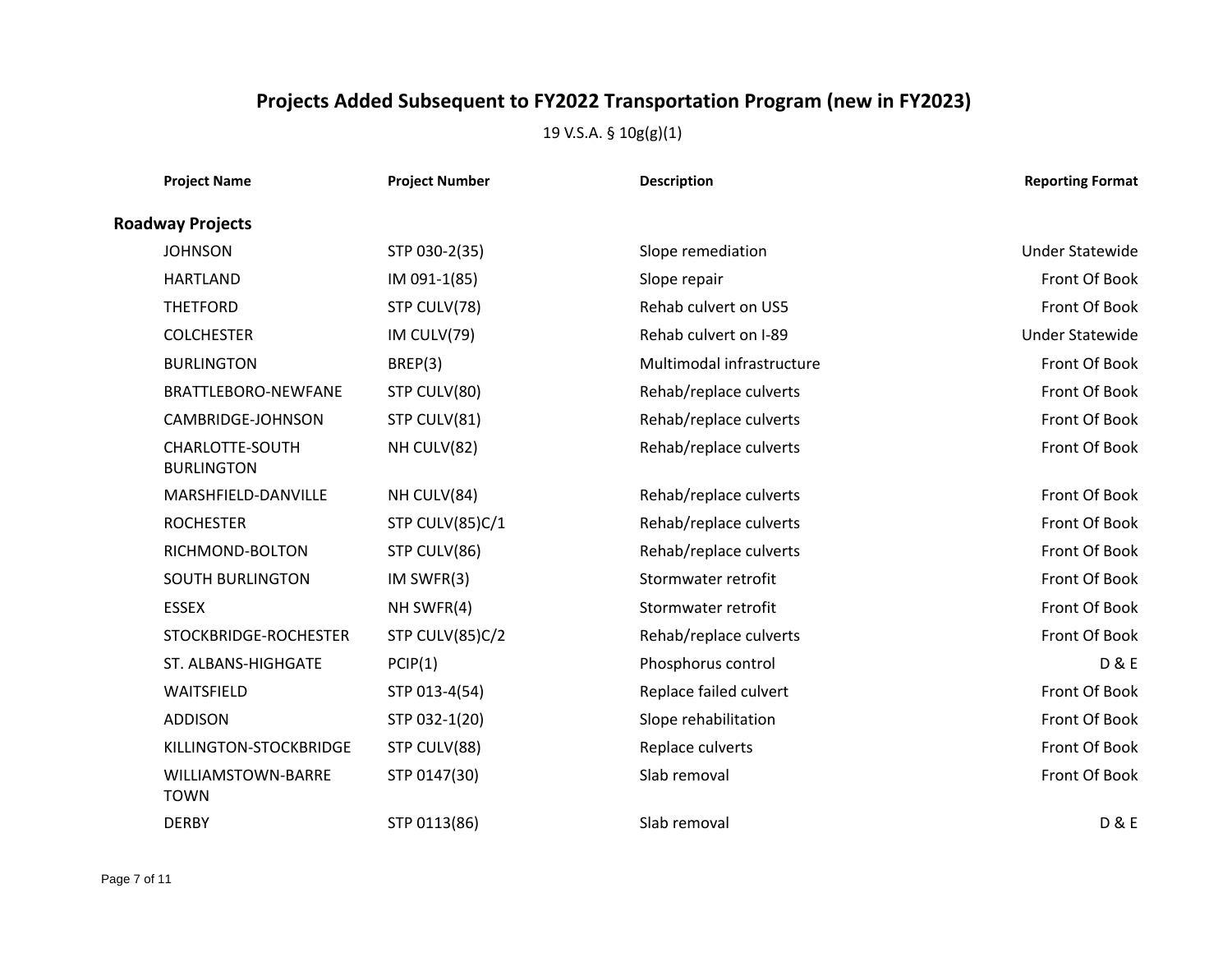| <b>Project Name</b>                     | <b>Project Number</b> | <b>Description</b>         | <b>Reporting Format</b> |
|-----------------------------------------|-----------------------|----------------------------|-------------------------|
| <b>Roadway Projects</b>                 |                       |                            |                         |
| <b>WILLISTON</b>                        | STP 5500(20)          | Slab removal               | <b>D&amp;E</b>          |
| MORETOWN-MIDDLESEX                      | STP 0284(35)          | Slab removal               | <b>D&amp;E</b>          |
| MILTON-GEORGIA                          | STP 0285(17)          | Slab removal               | <b>D&amp;E</b>          |
| <b>MIDDLESEX</b>                        | STP 0284(36)          | Slab removal               | <b>D&amp;E</b>          |
| WOODSTOCK-HARTFORD                      | NH 020-2(51)          | Reconstruct US4            | <b>D&amp;E</b>          |
| <b>HARTFORD</b>                         | STP 020-2(52)         | Slab removal               | <b>D&amp;E</b>          |
| <b>State Highway Bridges</b>            |                       |                            |                         |
| LITTLETON-WATERFORD                     | BF A003(594)          | Rehab Conn River Bridge    | Front Of Book           |
| <b>COVENTRY</b>                         | BF 0251(49)           | Scoping to evaluate alts.  | <b>D&amp;E</b>          |
| <b>LUNENBURG</b>                        | BF 028-4(34)          | Scoping to evaluate alts.  | <b>D&amp;E</b>          |
| <b>BUEL'S GORE</b>                      | BF 0200(11)           | Scoping to evaluate alts.  | <b>D&amp;E</b>          |
| <b>BLOOMFIELD</b>                       | BF 0271(27)           | Scoping to evaluate alts.  | <b>D&amp;E</b>          |
| <b>EDEN</b>                             | BF 029-2(15)          | Scoping to evaluate alts.  | <b>D&amp;E</b>          |
| <b>BERLIN</b>                           | BF 0241(60)           | Scoping to evaluate alts.  | <b>D&amp;E</b>          |
| <b>WILLISTON</b>                        | BF 5500(19)           | Scoping to evaluate alts.  | <b>D&amp;E</b>          |
| CHESTERFIELD, NH-<br><b>BRATTLEBORO</b> | BF A004(828)          | Pave approach to NH bridge | Front Of Book           |
| <b>RICHFORD</b>                         | ER P20-1(806)C/2      | Replace BR30 on VT105      | Front Of Book           |
| <b>BARRE TOWN</b>                       | BM22602               | Bridge maintenance         | Front Of Book           |
| <b>BARTON</b>                           | BM22902               | Bridge maintenance         | Front Of Book           |
| <b>BERLIN</b>                           | BM22603               | Bridge maintenance         | Front Of Book           |
| <b>WOLCOTT</b>                          | BM22606               | Bridge maintenance         | Front Of Book           |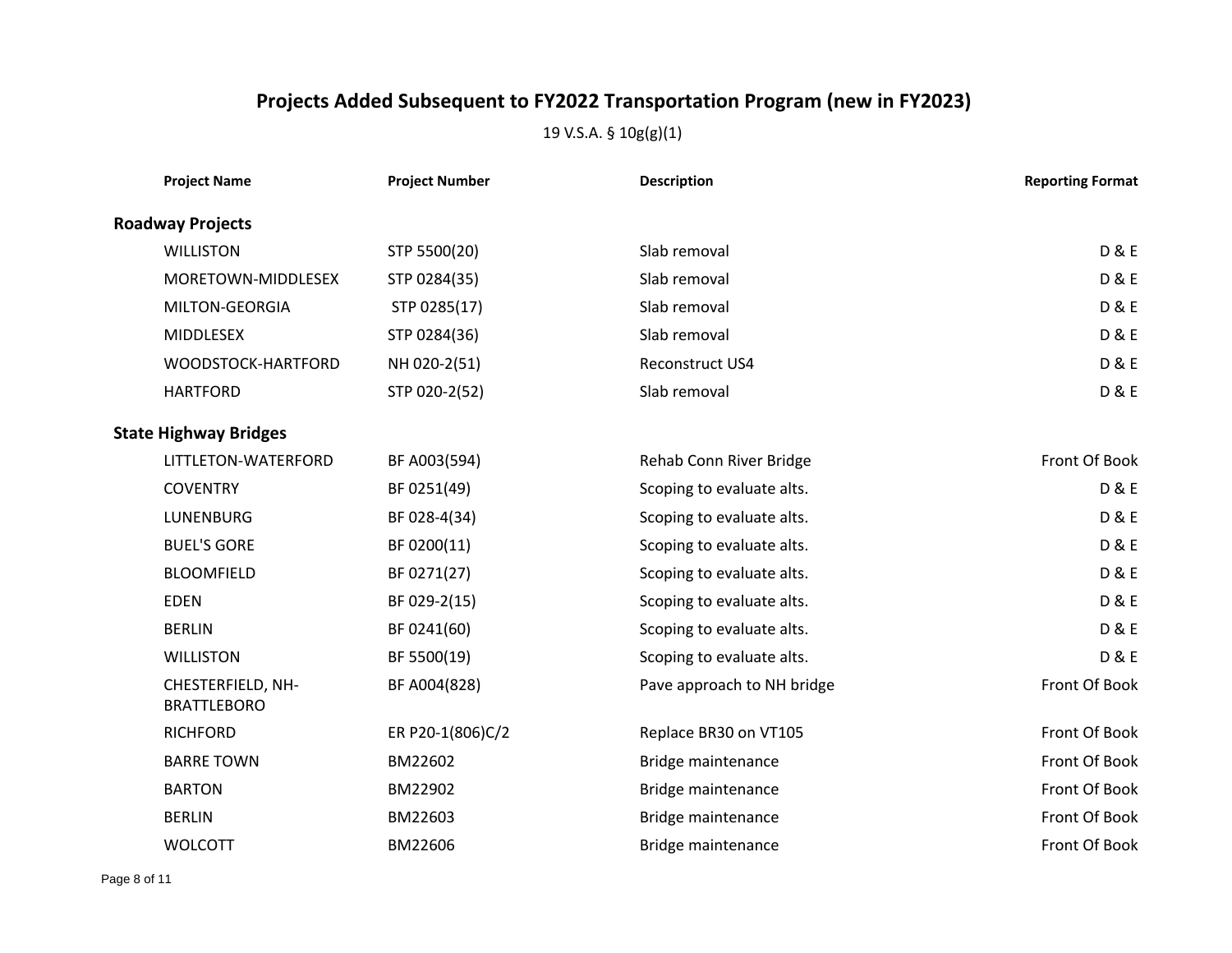| <b>Project Name</b>          | <b>Project Number</b> | <b>Description</b>           | <b>Reporting Format</b> |
|------------------------------|-----------------------|------------------------------|-------------------------|
| <b>State Highway Bridges</b> |                       |                              |                         |
| <b>ROYALTON</b>              | BF 0147(29)           | Replace BR24, NECR over VT14 | Front Of Book           |
| <b>Town Highway Bridges</b>  |                       |                              |                         |
| <b>POULTNEY</b>              | BF 0145(13)           | Scoping for VT31 BR4         | Front Of Book           |
| <b>Traffic &amp; Safety</b>  |                       |                              |                         |
| <b>COLCHESTER</b>            | HES NH 5600(14) C/1   | Utility work, retaining wall | Front Of Book           |
| STOWE-CAMBRIDGE              | STP 0235(23)          | Mitigate stuck vehicles      | <b>D&amp;E</b>          |
| <b>DERBY-NEWPORT CITY</b>    | STPG SGNL(69)         | Replace/upgrade signals      | <b>D&amp;E</b>          |
| WALLINGFORD-RUTLAND          | STPG SGNL(71)         | Replace/upgrade signals      | <b>D&amp;E</b>          |
| <b>BENNINGTON</b>            | STPG SGNL(63)         | Replace/upgrade signals      | <b>D&amp;E</b>          |
| <b>BENNINGTON</b>            | NHG SGNL(64)          | Replace/upgrade signals      | <b>D&amp;E</b>          |
| WEATHERSFIELD                | STPG SGNL(72)         | Replace/upgrade signals      | <b>D&amp;E</b>          |
| CASTLETON-MDDLEBURY          | STPG SGNL(68)         | Replace signals              | <b>D&amp;E</b>          |
| BRADFORD-ST. JOHNSBURY       | STPG SGNL(66)         | Replace signals              | <b>D&amp;E</b>          |
| <b>LYNDON</b>                | STPG SGNL(70)         | Replace signals              | <b>D&amp;E</b>          |
| <b>BERLIN-MONTPELIER</b>     | STPG SGNL(65)         | Replace signals              | <b>D&amp;E</b>          |
| <b>BARRE CITY-BARRE TOWN</b> | STPG SGNL(62)         | Replace signals              | <b>D&amp;E</b>          |
| <b>CRASH REPORTING</b>       | <b>HWCR(331)</b>      | Crash reporting              | Front Of Book           |
| <b>STOWE</b>                 | STP 0235(24)          | Scope VT108/Luce Hill Rd.    | <b>D&amp;E</b>          |
| SHELBURNE                    | NH 019-4(34)          | Scope US7/Harbor Rd.         | <b>D&amp;E</b>          |
| <b>FAIRFAX</b>               | STP 023-1(8)          | Scope VT104/VT128            | <b>D&amp;E</b>          |
| <b>JERICHO</b>               | NH 035-1(3)           | Scope VT117/Skunk Hollow Rd. | <b>D&amp;E</b>          |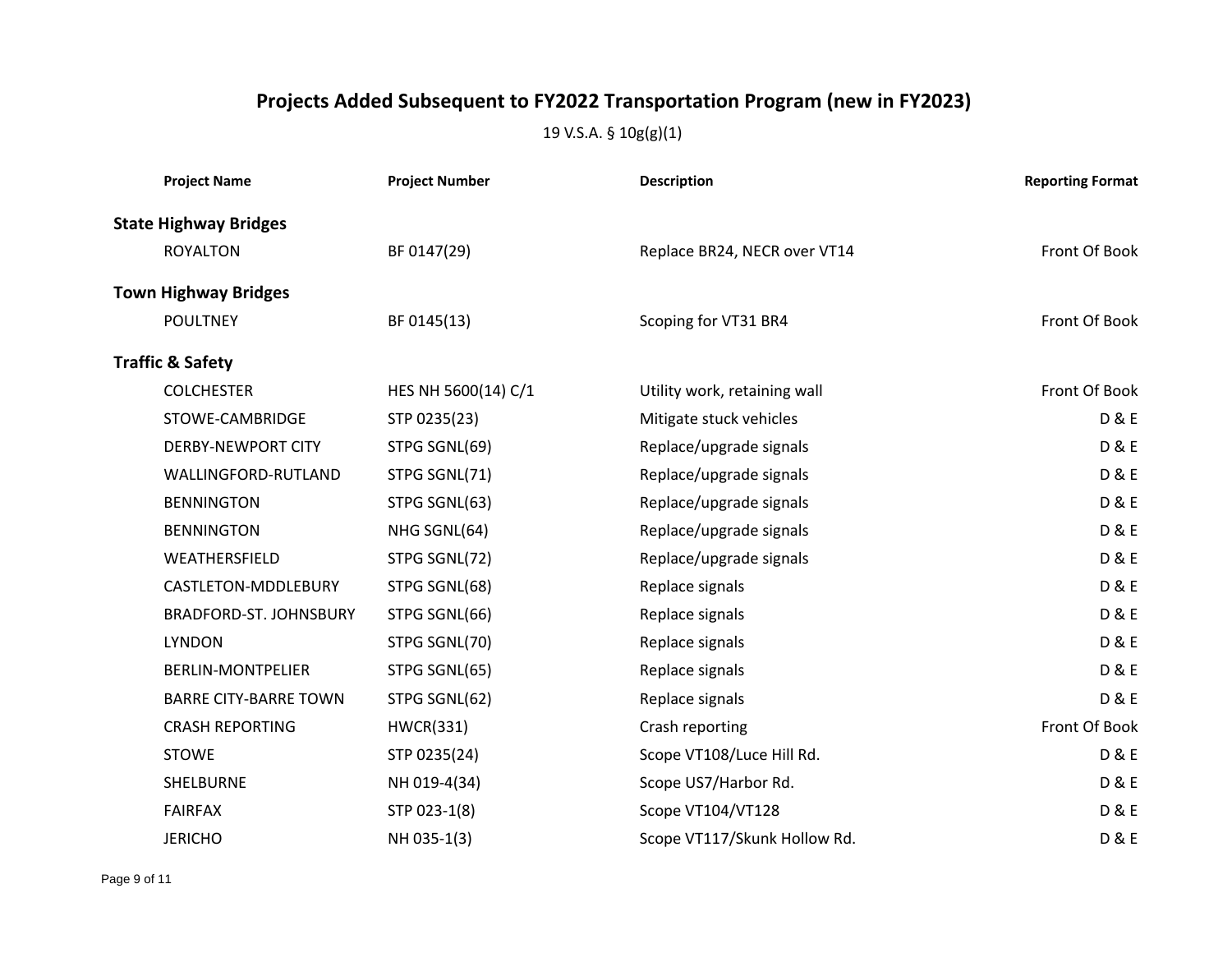| <b>Project Name</b>                | <b>Project Number</b> | <b>Description</b>             | <b>Reporting Format</b> |
|------------------------------------|-----------------------|--------------------------------|-------------------------|
| <b>Traffic &amp; Safety</b>        |                       |                                |                         |
| <b>HARTFORD</b>                    | NH 020-2(53)          | Scope US5/US4 intersection     | <b>D&amp;E</b>          |
| <b>MIDDLEBURY</b>                  | NHG SGNL(63)          | Scope US7/Monroe/Charles       | <b>D&amp;E</b>          |
| LONDONDERRY                        | STP 013-2(16)         | Scope VT100/Middletown         | <b>D&amp;E</b>          |
| <b>BENNINGTON</b>                  | NH 019-1(30)          | Scope US7/VT7A/Kocher Dr.      | <b>D&amp;E</b>          |
| <b>BENNINGTON</b>                  | STP 0137(20)          | Scope VT7A/Northside           | <b>D&amp;E</b>          |
| <b>MIDDLEBURY</b>                  | NH 019-3(64)          | Scope US7/Boardman             | <b>D&amp;E</b>          |
| SPRINGFIELD                        | STP 016-2(26)         | Scoping for four intersections | <b>D&amp;E</b>          |
| <b>CAVENDISH</b>                   | NH 025-1(50)          | Scoping for VT103/VT131        | <b>D&amp;E</b>          |
| <b>BENNINGTON</b>                  | STP 1000(21)          | Scoping for VT7A/Rice Lane     | <b>D&amp;E</b>          |
| <b>SOUTH BURLINGTON</b>            | STP 5200(23)          | Scope VT116/Cheese Factory Rd  | <b>D&amp;E</b>          |
| <b>MILTON</b>                      | STP 5800(4)           | Scoping for US7                | <b>D&amp;E</b>          |
| WAITSFIELD                         | STP 013-4(55)         | Scope VT100/VT17               | <b>D&amp;E</b>          |
| <b>SWANTON</b>                     | IM 089-3(82)          | Scope I-89 Exit #21 NB         | <b>D&amp;E</b>          |
| <b>MORRISTOWN</b>                  | STPG SGNL(62)         | Alt 100/Stafford Ave signals   | <b>D&amp;E</b>          |
| <b>BURLINGTON</b>                  | STP 5000(29)          | Colchester/Barret/Mill         | <b>D&amp;E</b>          |
| <b>BURLINGTON</b>                  | STP 5000(30)          | Colchester/Prospect            | <b>D&amp;E</b>          |
| <b>Transportation Alternatives</b> |                       |                                |                         |
| <b>BRIGHTON</b>                    | <b>TAP TA20(1)</b>    | Scoping for ped improvements   | Front Of Book           |
| <b>SOUTH BURLINGTON</b>            | <b>TAP TA21(4)</b>    | Spear St. shared-use path      | Front Of Book           |
| <b>WEST RUTLAND</b>                | <b>TAP TA21(8)</b>    | Sidewalk Scoping study         | Front Of Book           |
| <b>BURLINGTON</b>                  | <b>TAP TA21(1)</b>    | Lake St. shared-use path       | Front Of Book           |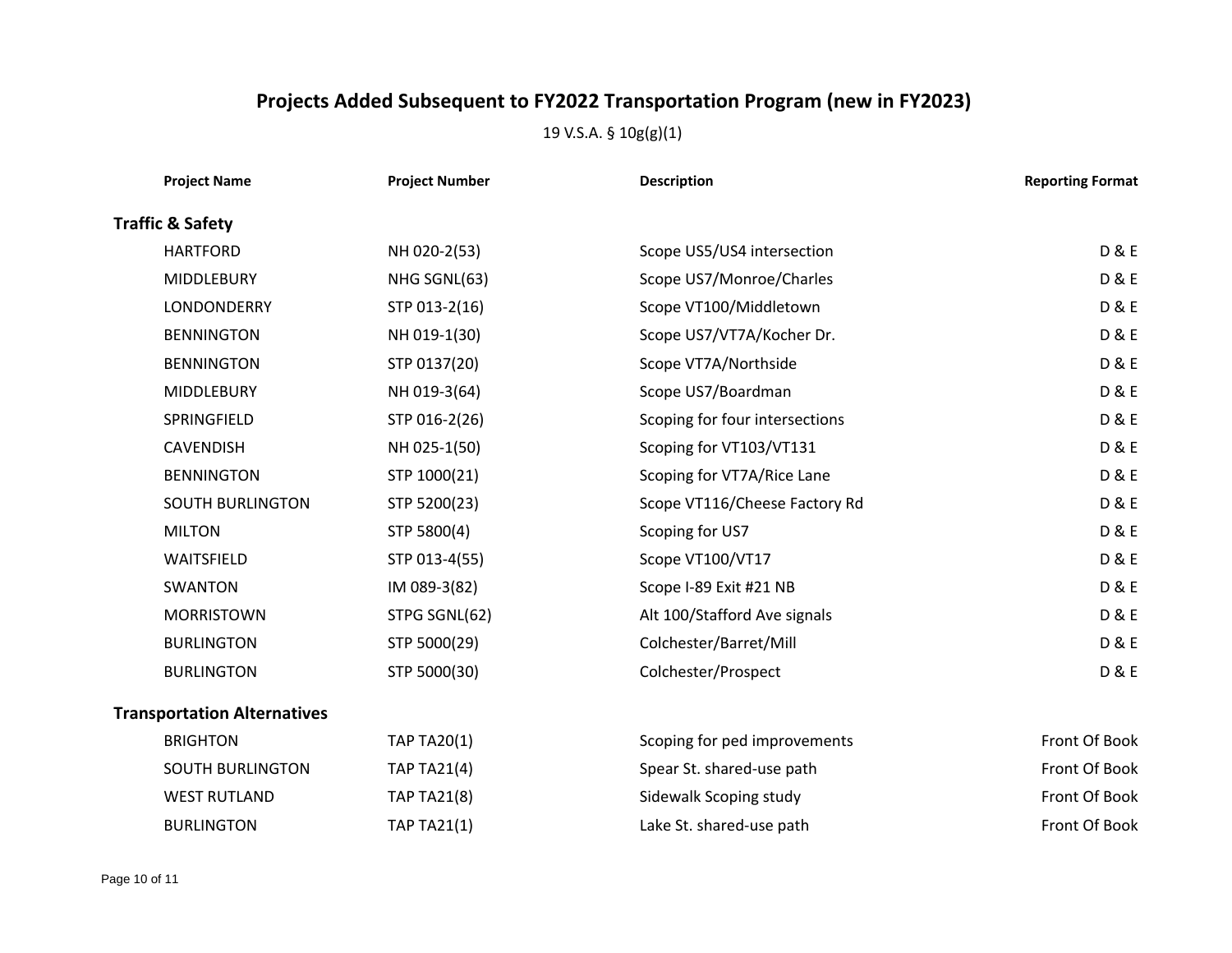| <b>Project Name</b>                | <b>Project Number</b> | <b>Description</b>         | <b>Reporting Format</b> |
|------------------------------------|-----------------------|----------------------------|-------------------------|
| <b>Transportation Alternatives</b> |                       |                            |                         |
| <b>BERLIN</b>                      | <b>TAP TA21(9)</b>    | Shared-use path scoping    | Front Of Book           |
| <b>WILLISTON</b>                   | <b>TAP TA21(6)</b>    | Shared-use path            | Front Of Book           |
| <b>MONTGOMERY</b>                  | <b>TAP TA21(5)</b>    | Bike/ped upgrades          | Front Of Book           |
| <b>BRANDON</b>                     | <b>TAP TA21(2)</b>    | Replace sidewalks          | Front Of Book           |
| <b>BGS</b>                         | <b>TAP TA21(10)</b>   | Repair/relocate sculptures | Front Of Book           |
| <b>Transportation Buildings</b>    |                       |                            |                         |
| Eden Salt Shed                     | TBLG075               | Replace salt shed          | Front Of Book           |
| <b>NORTH HERO</b>                  | <b>TBLG(76)</b>       | Reflace salt shed          | Front Of Book           |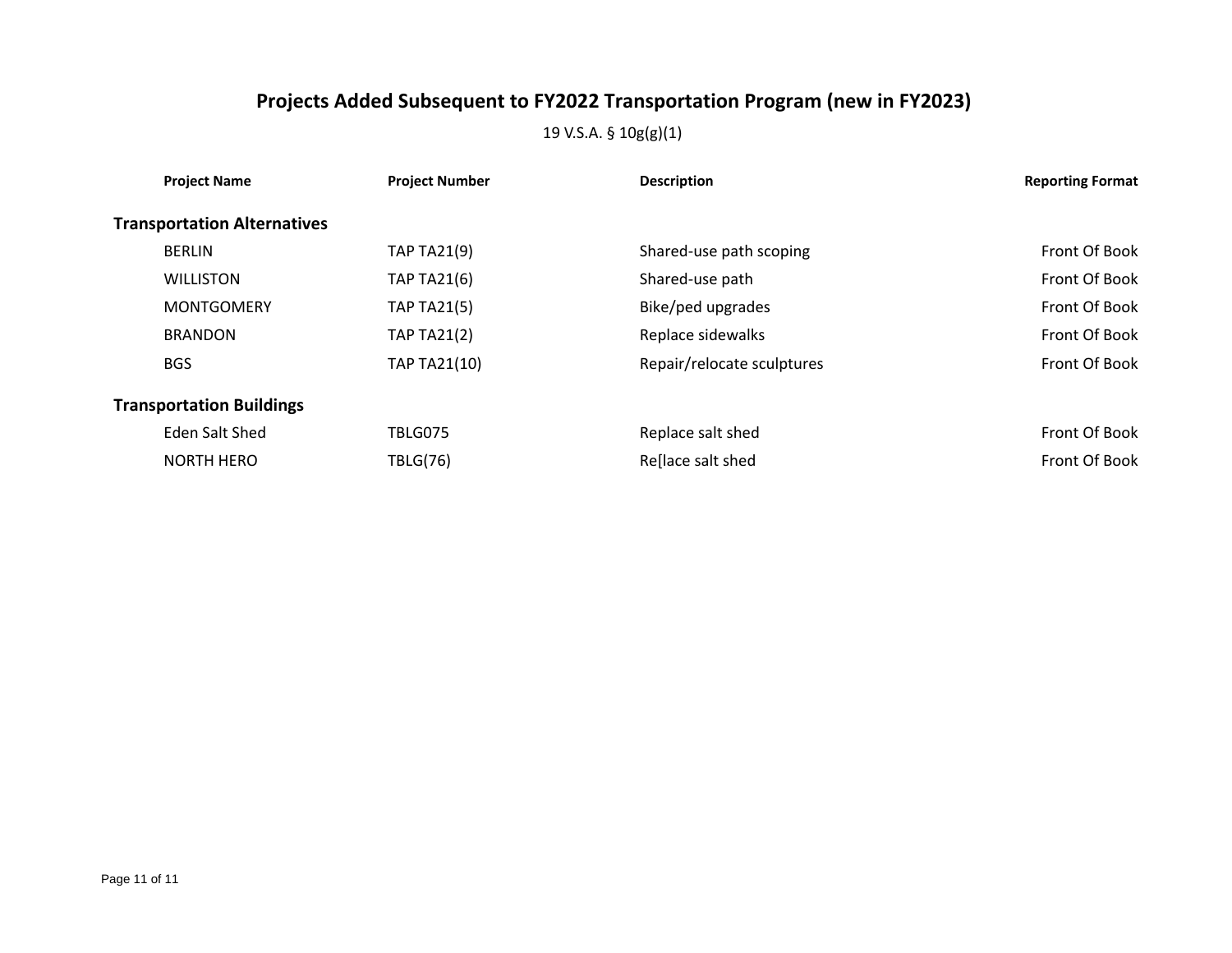### **All Projects for which total estimated costs have increased by more than \$8,000,000.00 or by more than 100 percent from the estimate in FY2022**

|                 | <b>Project Name</b>                        | Project<br><b>Number</b> | <b>Description</b>             | FY2022 Reporting FY2023 Reporting |               | FY2022       | FY2023       |
|-----------------|--------------------------------------------|--------------------------|--------------------------------|-----------------------------------|---------------|--------------|--------------|
| <b>Aviation</b> |                                            |                          |                                |                                   |               |              |              |
|                 | <b>BENNINGTON</b>                          | AV-FY17-015              | Apron Rehab                    | Front Of Book                     | Front Of Book | \$82,239     | \$192,239    |
|                 | CLARENDON                                  | AV-FY19-008              | Apron Rehab                    | Front Of Book                     | Front Of Book | \$0          | \$205,513    |
|                 | <b>HIGHGATE</b>                            | AV-FY19-010              | Apron Recon                    | Front Of Book                     | Front Of Book | \$0          | \$75,000     |
|                 | <b>HIGHGATE</b>                            | AV-FY21-014              | Obstruction removal            | Front Of Book                     | Front Of Book | \$0          | \$784,216    |
|                 | <b>Bike &amp; Pedestrian Facilities</b>    |                          |                                |                                   |               |              |              |
|                 | PLAINFIELD                                 | <b>STP BP17(7)</b>       | Add'l funds for STP BP14(3)    | Front Of Book                     | Front Of Book | \$196,000    | \$528,700    |
|                 | SWANTON-ST. JOHNSBURY                      | STP LVRT(12)             | Construct trail, rehab bridges | Front Of Book                     | Front Of Book | \$2,272,826  | \$8,393,022  |
|                 | <b>Interstate Bridges</b>                  |                          |                                |                                   |               |              |              |
|                 | <b>BRATTLEBORO</b>                         | IM 091-1(82)             | Rehab bridges                  | Front Of Book                     | Front Of Book | \$2,403,000  | \$8,852,037  |
|                 | SPRINGFIELD                                | IM 091-1(83)             | REHAB BR28 N&S                 | Front Of Book                     | Front Of Book | \$12,990,000 | \$30,500,000 |
| <b>Paving</b>   |                                            |                          |                                |                                   |               |              |              |
|                 | BRATTLEBORO-NEWFANE                        | STP 2940(1)              | <b>RESURFACE VT30</b>          | Front Of Book                     | Front Of Book | \$6,435,682  | \$19,421,326 |
|                 | <b>EAST MONTPELIER-</b><br><b>HARDWICK</b> | <b>STP PS24(5)</b>       | Resurface VT14                 | Front Of Book                     | Front Of Book | \$15,393,838 | \$25,625,000 |
|                 | <b>LYNDON-BARTON</b>                       | IM 091-3(55)             | Resurface I-91 SB              | Front Of Book                     | Front Of Book | \$7,550,000  | \$20,732,762 |
|                 | <b>MONTPELIER</b>                          | <b>STP PC24(3)</b>       | Resurface Class I US302        | Front Of Book                     | Front Of Book | \$1,225,000  | \$3,275,000  |
| Rail            |                                            |                          |                                |                                   |               |              |              |
|                 | <b>BURLINGTON</b>                          | VTRY(51)                 | <b>Amtrak Siding</b>           | Front Of Book                     | Front Of Book | \$1,950,000  | \$4,832,411  |
|                 | HOOSICK, NY                                | VTRY(46)                 | <b>BR600</b>                   | Front Of Book                     | Front Of Book | \$957,148    | \$2,149,766  |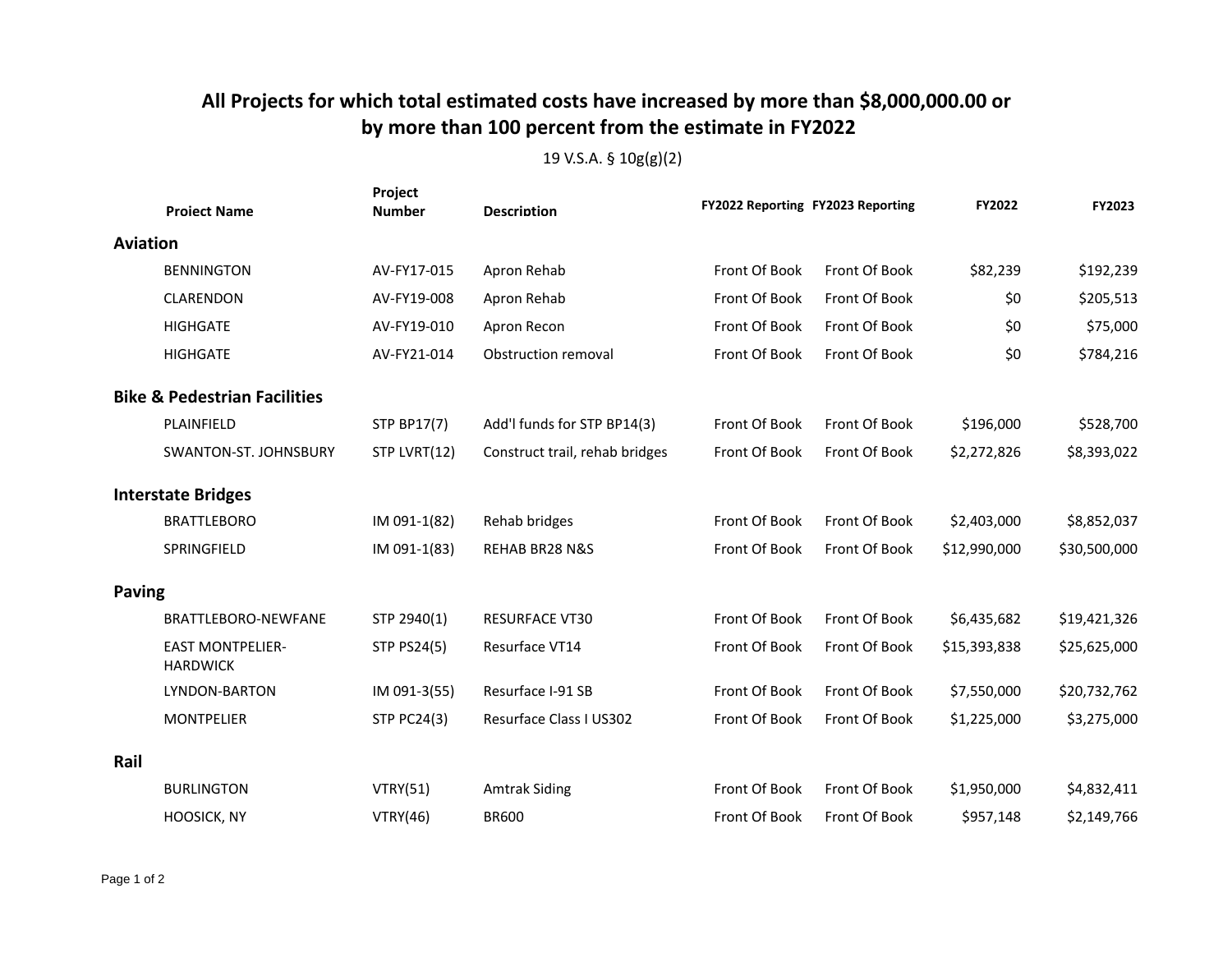### **All Projects for which total estimated costs have increased by more than \$8,000,000.00 or by more than 100 percent from the estimate in FY2022**

| <b>Project Name</b>          | Project<br><b>Number</b> | <b>Description</b>        | FY2022 Reporting FY2023 Reporting |               | <b>FY2022</b> | <b>FY2023</b> |
|------------------------------|--------------------------|---------------------------|-----------------------------------|---------------|---------------|---------------|
| <b>Roadway Projects</b>      |                          |                           |                                   |               |               |               |
| <b>FAIRLEE</b>               | IM CULV(68)              | Replace culvert on I-91   | Front Of Book                     | Front Of Book | \$271,649     | \$637,000     |
| <b>State Highway Bridges</b> |                          |                           |                                   |               |               |               |
| <b>RUTLAND TOWN</b>          | BM20301                  | Rehab BR4                 | Front Of Book                     | Front Of Book | \$155,000     | \$527,033     |
| SPRINGFIELD                  | BM19201                  | Place invert on VT106 BR4 | Front Of Book                     | Front Of Book | \$220,000     | \$850,000     |
| <b>Traffic &amp; Safety</b>  |                          |                           |                                   |               |               |               |
| <b>BENNINGTON</b>            | NHG SIGN(72)             | Replace signs on VT279    | Front Of Book                     | Front Of Book | \$525,000     | \$2,615,491   |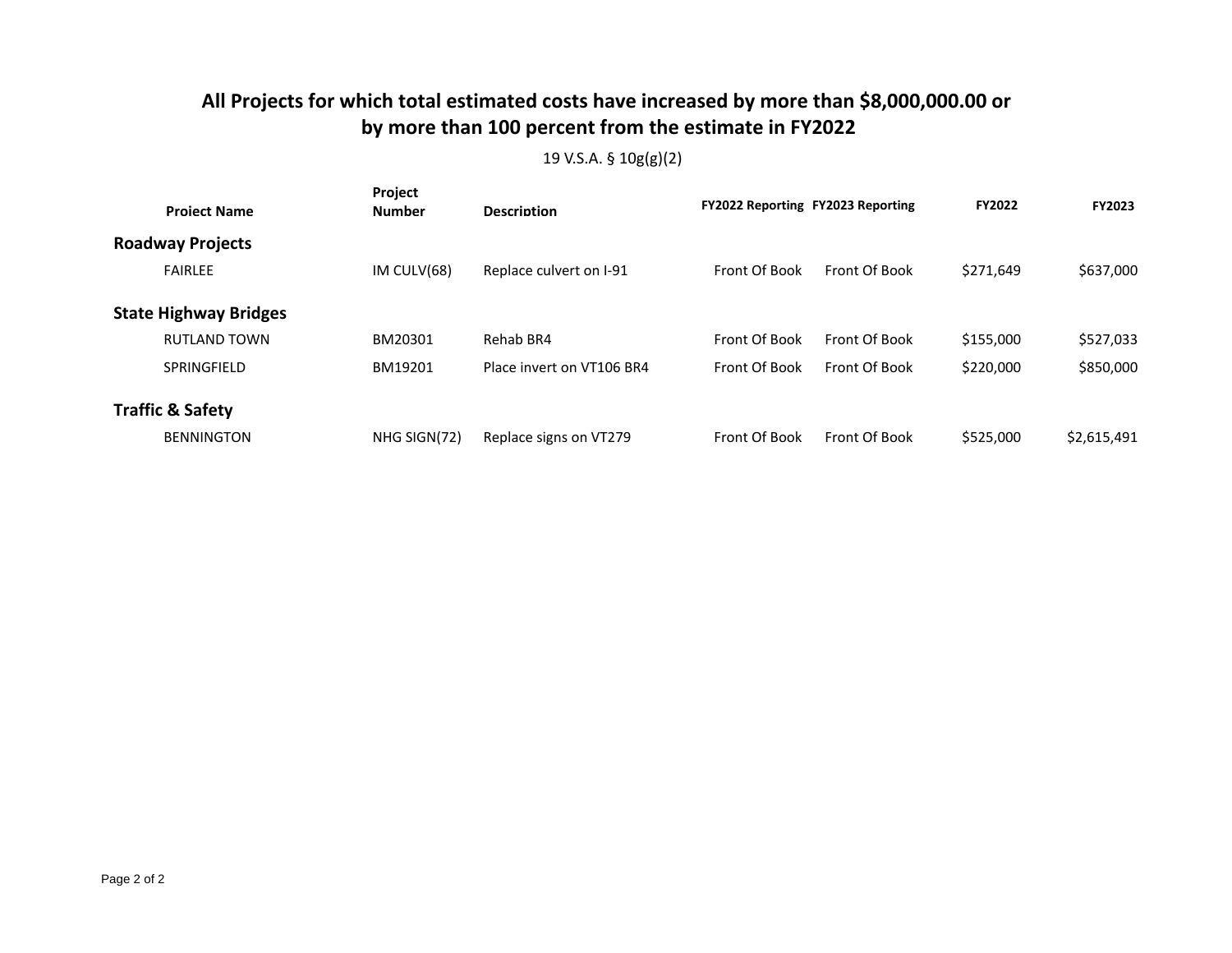|                 | <b>Project Name</b>                     | <b>Project Number</b> | <b>Description</b>                   | <b>Reporting Format</b> | FY2022<br><b>Projected Cost</b> | <b>Expended</b><br>Amount |
|-----------------|-----------------------------------------|-----------------------|--------------------------------------|-------------------------|---------------------------------|---------------------------|
| <b>Aviation</b> |                                         |                       |                                      |                         |                                 |                           |
|                 | <b>COVENTRY</b>                         | AV-FY21-017           | Vegetation maintenance               | Front Of Book           | \$199,191                       | \$156,059                 |
|                 | <b>MORRISTOWN</b>                       | AV-FY21-015           | Relocate fuel farm                   | Front Of Book           | \$672,344                       | \$33,066                  |
|                 | <b>MORRISTOWN</b>                       | AV-FY18-009           | Runway safety area                   | Front Of Book           | \$1,681,080                     | \$1,612,507               |
|                 | <b>MORRISTOWN</b>                       | AV-FY19-011           | Parallel taxiway                     | Front Of Book           | \$3,594,304                     | \$3,318,983               |
|                 | SPRINGFIELD                             | AV-FY21-008           | Runway 5/23 Phase 2                  | Front Of Book           | \$3,100,000                     | \$0                       |
|                 | <b>Bike &amp; Pedestrian Facilities</b> |                       |                                      |                         |                                 |                           |
|                 | <b>BENNINGTON</b>                       | STP BP14(10)          | Multi-use path                       | Front Of Book           | \$175,470                       | \$154,970                 |
|                 | <b>EAST MONTPELIER</b>                  | STP BIKE(63)          | ADD SIDEWALKS, WIDEN LANES           | Front Of Book           | \$631,000                       | \$542,079                 |
|                 | <b>HARTFORD</b>                         | <b>STP BP13(2)</b>    | Sykes Mountain Ave. sidewalk         | Front Of Book           | \$321,000                       | \$341,193                 |
|                 | <b>JERICHO</b>                          | STP BP15(10)          | Shared-use path                      | Front Of Book           | \$539,248                       | \$429,754                 |
|                 | <b>JOHNSON</b>                          | ST BP18(23)           | Reconstruct sidewalks                | Front Of Book           | \$88,120                        | \$87,493                  |
|                 | PLAINFIELD                              | <b>STP BP14(3)</b>    | Main St. pedestrian bridge           | Front Of Book           | \$440,000                       | \$448,854                 |
|                 | SWANTON-ST. JOHNSBURY                   | STP LVRT(7)           | Improve rail trail (Hardwick)        | Front Of Book           | \$410,000                       | \$113,719                 |
|                 | <b>UNDERHILL</b>                        | <b>STP BP13(5)</b>    | <b>CONSTRUCT SIDEWALK</b>            | Front Of Book           | \$480,850                       | \$473,290                 |
|                 | WAITSFIELD                              | <b>STP BP13(4)</b>    | Construct sidewalk along VT100       | Front Of Book           | \$409,000                       | \$352,706                 |
|                 | WAITSFIELD                              | <b>STP BP16(5)</b>    | Sidewalk along VT100                 | Front Of Book           | \$338,539                       | \$153,539                 |
|                 | <b>WILLISTON</b>                        | STP BP17(12)          | <b>Construct Blair Park sidewalk</b> | Front Of Book           | \$346,500                       | \$260,411                 |
|                 | <b>Interstate Bridges</b>               |                       |                                      |                         |                                 |                           |
|                 | <b>BERLIN</b>                           | IM DECK(42)           | Replace deck on BR37N                | Front Of Book           | \$2,037,795                     | \$1,695,471               |
|                 | <b>BERLIN</b>                           | IM DECK(43)           | Replace deck on BR37S                | Front Of Book           | \$2,183,864                     | \$1,631,545               |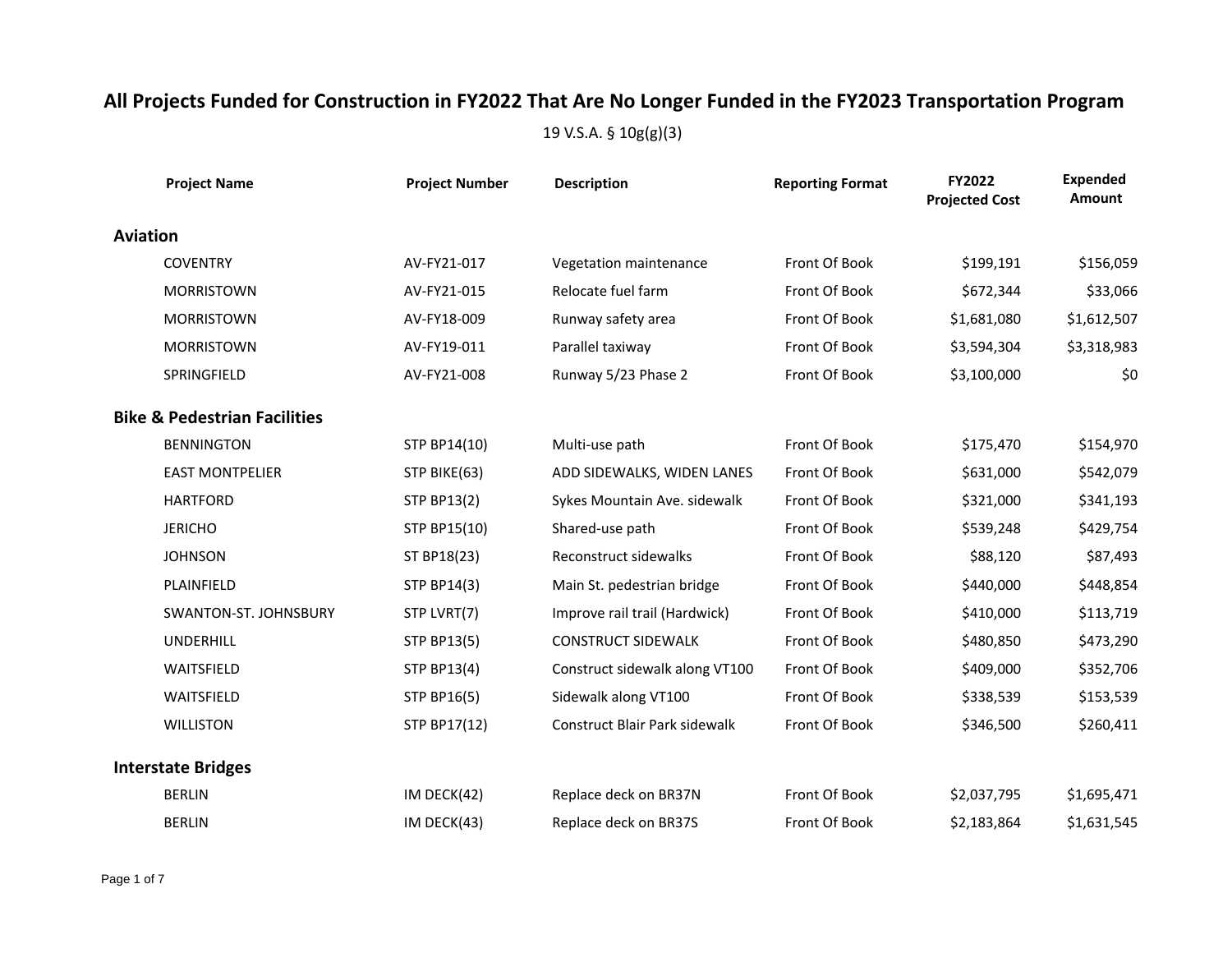|               | <b>Project Name</b>                          | <b>Project Number</b> | <b>Description</b>           | <b>Reporting Format</b> | FY2022<br><b>Projected Cost</b> | <b>Expended</b><br>Amount |
|---------------|----------------------------------------------|-----------------------|------------------------------|-------------------------|---------------------------------|---------------------------|
|               | <b>Interstate Bridges</b>                    |                       |                              |                         |                                 |                           |
|               | <b>BERLIN</b>                                | IM DECK(44)           | Replace deck on BR38N        | Front Of Book           | \$1,917,437                     | \$1,677,537               |
|               | <b>BERLIN</b>                                | IM DECK(45)           | Replace deck on BR38S        | Front Of Book           | \$2,281,915                     | \$1,963,383               |
|               | <b>HARTFORD</b>                              | IM 091-2(90)          | Replace joints BR44 N&S      | Front Of Book           | \$2,971,874                     | \$2,709,817               |
|               | <b>MIDDLESEX</b>                             | IM 089-2(50)          | REHAB BR45-1                 | Front Of Book           | \$1,877,957                     | \$1,064,535               |
|               | ROCKINGHAM                                   | IM 091-1(66)          | REPLACE BR24 N&S             | Front Of Book           | \$51,547,544                    | \$51,265,871              |
|               | <b>Park &amp; Ride Lots</b>                  |                       |                              |                         |                                 |                           |
|               | <b>BERLIN</b>                                | CMG PARK(45)          | PARK & RIDE FACILITY UPGRADE | Front Of Book           | \$2,101,823                     | \$1,733,921               |
|               | WILLIAMSTOWN-NORTHFIELD                      | CMG PARK(49)          | New park & ride facility     | Front Of Book           | \$1,665,000                     | \$1,337,118               |
| <b>Paving</b> |                                              |                       |                              |                         |                                 |                           |
|               | BRIDPORT-CORNWALL                            | STP FPAV(45)          | Resurface VT125              | Front Of Book           | \$1,246,031                     | \$1,019,020               |
|               | <b>BURLINGTON</b>                            | <b>NH PC21(1)</b>     | Repair Class I concrete      | Front Of Book           | \$1,368,008                     | \$1,802,603               |
|               | <b>BURLINGTON-SOUTH</b><br><b>BURLINGTON</b> | IM 189-3(77)          | Repair concrete on ramps     | Front Of Book           | \$733,252                       | \$588,454                 |
|               | CAVENDISH-WEATHERSFIELD                      | ER STP 0146(14)       | REHAB VT131 - IRENE DAMAGE   | Front Of Book           | \$18,402,204                    | \$17,522,454              |
|               | CHESTER-SPRINGFIELD                          | STP 2942(1)           | <b>RESURFACE VT10</b>        | Front Of Book           | \$2,015,486                     | \$2,420,888               |
|               | CRAFTSBURY-IRASBURG                          | STP FPAV(32)          | Resurface VT14               | Front Of Book           | \$1,886,846                     | \$1,756,240               |
|               | <b>EDEN</b>                                  | STP FPAV(29)          | Resurface VT118              | Front Of Book           | \$1,406,476                     | \$1,289,306               |
|               | <b>FAYSTON</b>                               | STP FPAV(33)          | Resurface VT17               | Front Of Book           | \$1,912,977                     | \$1,473,302               |
|               | <b>GEORGIA-ST. ALBANS TOWN</b>               | STP FPAV(40)          | Resurface US7                | Front Of Book           | \$3,322,308                     | \$2,185,345               |
|               | <b>GROTON-NEWBURY</b>                        | <b>STP PS19(2)</b>    | Resurface US302              | Front Of Book           | \$8,146,882                     | \$8,971,703               |
|               | HALIFAX-WHITINGHAM                           | STP FPAV(47)          | Resurface VT112              | Front Of Book           | \$1,776,821                     | \$38,781                  |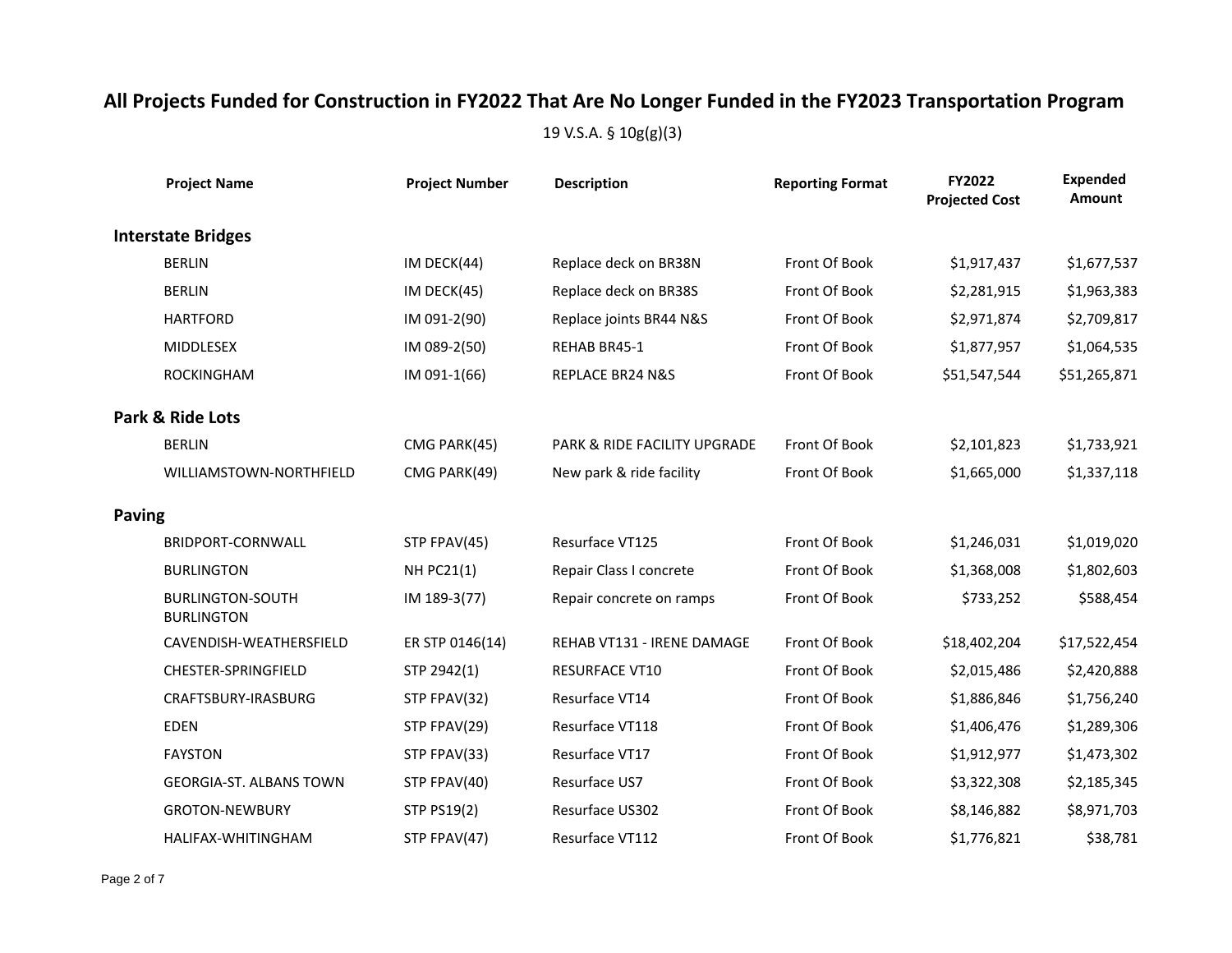|               | <b>Project Name</b>      | <b>Project Number</b> | <b>Description</b>       | <b>Reporting Format</b> | FY2022<br><b>Projected Cost</b> | <b>Expended</b><br>Amount |
|---------------|--------------------------|-----------------------|--------------------------|-------------------------|---------------------------------|---------------------------|
| <b>Paving</b> |                          |                       |                          |                         |                                 |                           |
|               | <b>HARTFORD-SHARON</b>   | IM SURF(65)           | Resurface I-89 NB        | Front Of Book           | \$4,481,698                     | \$3,056,779               |
|               | HARTFORD-SHARON          | IM SURF(66)           | Resurface I-89 SB        | Front Of Book           | \$4,384,192                     | \$2,887,632               |
|               | <b>MIDDLEBURY</b>        | <b>NH PC20(4)</b>     | Resurface US7 - Class I  | Front Of Book           | \$2,786,385                     | \$2,061,670               |
|               | <b>MIDDLEBURY</b>        | <b>STP PC20(3)</b>    | Resurface Class I routes | Front Of Book           | \$2,429,524                     | \$1,959,295               |
|               | <b>MORRISTOWN</b>        | STP 2920(1)           | <b>RESURFACE VT15A</b>   | Front Of Book           | \$2,271,953                     | \$1,403,093               |
|               | NORWICH-THETFORD         | STP FPAV(30)          | Resurface US5            | Front Of Book           | \$3,007,490                     | \$2,846,691               |
|               | PLYMOUTH-BRIDGEWATER     | STP FPAV(44)          | Resurface VT100A         | Front Of Book           | \$2,340,000                     | \$2,181,172               |
|               | RICHFORD-JAY             | STP 2914(1)           | <b>RESURFACE VT105</b>   | Front Of Book           | \$15,039,160                    | \$11,913,944              |
|               | SHARON-BETHEL            | IM 089-1(66)          | Resurface I-89           | Front Of Book           | \$9,312,917                     | \$8,525,986               |
|               | SPRINGFIELD              | <b>STP PS19(5)</b>    | Resurface VT106          | Front Of Book           | \$1,431,521                     | \$1,860,929               |
|               | STOWE-MORRISTOWN         | STP PS19(3)           | Resurface VT100          | Front Of Book           | \$12,304,186                    | \$10,953,437              |
|               | <b>TROY-NEWPORT TOWN</b> | STP FPAV(43)          | Resurface VT100          | Front Of Book           | \$1,767,228                     | \$1,580,020               |
|               | <b>WHITINGHAM</b>        | STP FPAV(34)          | Resurface VT100          | Front Of Book           | \$2,285,989                     | \$2,102,762               |
|               | <b>WINOOSKI</b>          | <b>NH PC21(2)</b>     | Repair Class I concrete  | Front Of Book           | \$4,054,008                     | \$1,927,206               |
|               | <b>WOODSTOCK</b>         | <b>STP PC21(3)</b>    | Resurface Class I routes | Front Of Book           | \$1,525,506                     | \$1,511,474               |
|               | <b>WOODSTOCK</b>         | <b>NH PC21(5)</b>     | Resurface US4 - Class I  | Front Of Book           | \$2,109,279                     | \$1,910,722               |
| Rail          |                          |                       |                          |                         |                                 |                           |
|               | <b>ALBURGH</b>           | STP 2038(19)          | Improve crossing         | Front Of Book           | \$600,000                       | \$0                       |
|               | <b>ARLINGTON</b>         | VTRY(6)               | Rehab BR62 on VTR        | Front Of Book           | \$316,285                       | \$45,038                  |
|               | ARLINGTON                | VTRY(23)              | Replace BR59.5           | Front Of Book           | \$210,113                       | \$160,428                 |
|               | <b>ARLINGTON</b>         | <b>VTRY(24)</b>       | Rehab BR61               | Front Of Book           | \$444,066                       | \$306,356                 |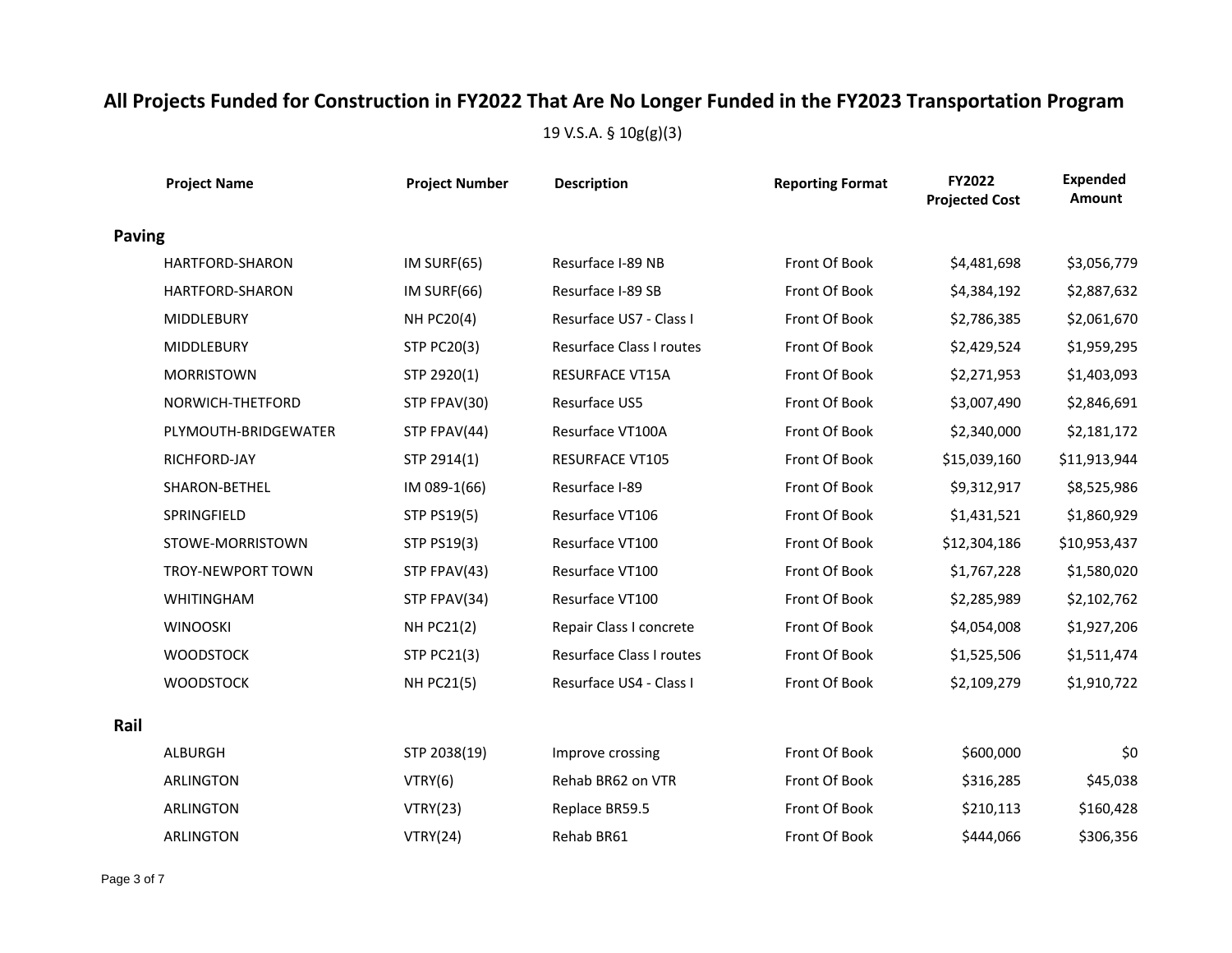|      | <b>Project Name</b>     | <b>Project Number</b> | <b>Description</b>            | <b>Reporting Format</b> | FY2022<br><b>Projected Cost</b> | <b>Expended</b><br>Amount |
|------|-------------------------|-----------------------|-------------------------------|-------------------------|---------------------------------|---------------------------|
| Rail |                         |                       |                               |                         |                                 |                           |
|      | <b>BURLINGTON</b>       | STP 2035(15)C/2       | Improve VTR/College St. x-ing | Front Of Book           | \$2,502,970                     | \$2,301,495               |
|      | <b>BURLINGTON</b>       | PLAT(3)               | Modify platform for Amtrak    | Front Of Book           | \$1,469,038                     | \$1,550,059               |
|      | <b>CASTLETON</b>        | STP 2033(34)          | Improve Mill St. crossing     | Front Of Book           | \$775,000                       | \$1,276                   |
|      | <b>COVENTRY</b>         | WCRL(22)              | Rehab BR562 on WACR-CRL       | Front Of Book           | \$1,161,248                     | \$1,156,281               |
|      | <b>DORSET</b>           | NH 019-2(24)          | Improve US7 crossing          | Front Of Book           | \$2,179,203                     | \$1,796,249               |
|      | <b>DORSET</b>           | <b>REW4445H</b>       | FEMA work                     | Front Of Book           | \$575,000                       | \$9,802                   |
|      | <b>FAIRLEE</b>          | <b>REW4330D</b>       | Repair storm damage           | Front Of Book           | \$690,000                       | \$773,315                 |
|      | <b>MANCHESTER</b>       | <b>REW4445J</b>       | FEMA work                     | Front Of Book           | \$150,000                       | \$0                       |
|      | <b>MIDDLEBURY</b>       | PLAT(2)               | Modify platform for Amtrak    | Front Of Book           | \$1,639,742                     | \$1,577,017               |
|      | <b>NEWBURY</b>          | WCRL(23)              | Rehab BR522 on WACR-CRL       | Front Of Book           | \$1,752,947                     | \$1,853,944               |
|      | <b>PITTSFORD</b>        | VTRY(12)              | Add siding                    | Front Of Book           | \$1,070,000                     | \$1,383,595               |
|      | PITTSFORD               | STP 2033(35)          | Impr Whip Hollow Rd Xing      | Front Of Book           | \$675,000                       | \$0                       |
|      | RUTLAND-BURLINGTON      | <b>VTRY(54)</b>       | <b>CWR &amp; Surfacing</b>    | Front Of Book           | \$575,000                       | \$344,599                 |
|      | <b>Roadway Projects</b> |                       |                               |                         |                                 |                           |
|      | <b>BAKERSFIELD</b>      | STP SCRP(11)          | <b>IMPROVE VT108 DRAINAGE</b> | Front Of Book           | \$4,982,376                     | \$4,429,501               |
|      | <b>BARNET</b>           | IM 091-2(82)          | Ledge work, I-91 NB           | Front Of Book           | \$1,802,766                     | \$1,406,415               |
|      | <b>BERKSHIRE</b>        | STP SCRP(23)          | Culvert remediation, VT118    | Front Of Book           | \$1,376,856                     | \$1,216,708               |
|      | <b>BROWNINGTON</b>      | STP SCRP(25)          | Culvert remediation, VT58     | Front Of Book           | \$861,936                       | \$663,456                 |
|      | <b>FAIR HAVEN</b>       | NH CULV(62)           | Rehab culvert on US4          | Front Of Book           | \$391,052                       | \$231,049                 |
|      | PITTSFORD               | NH 019-3(491)         | RECONSTRUCT US7 - SEGMENT 1   | Front Of Book           | \$12,651,695                    | \$11,609,585              |
|      | <b>RIPTON</b>           | ER STP 0174(19)       | SLOPE REPAIRS ON VT125        | Front Of Book           | \$3,437,826                     | \$1,204,445               |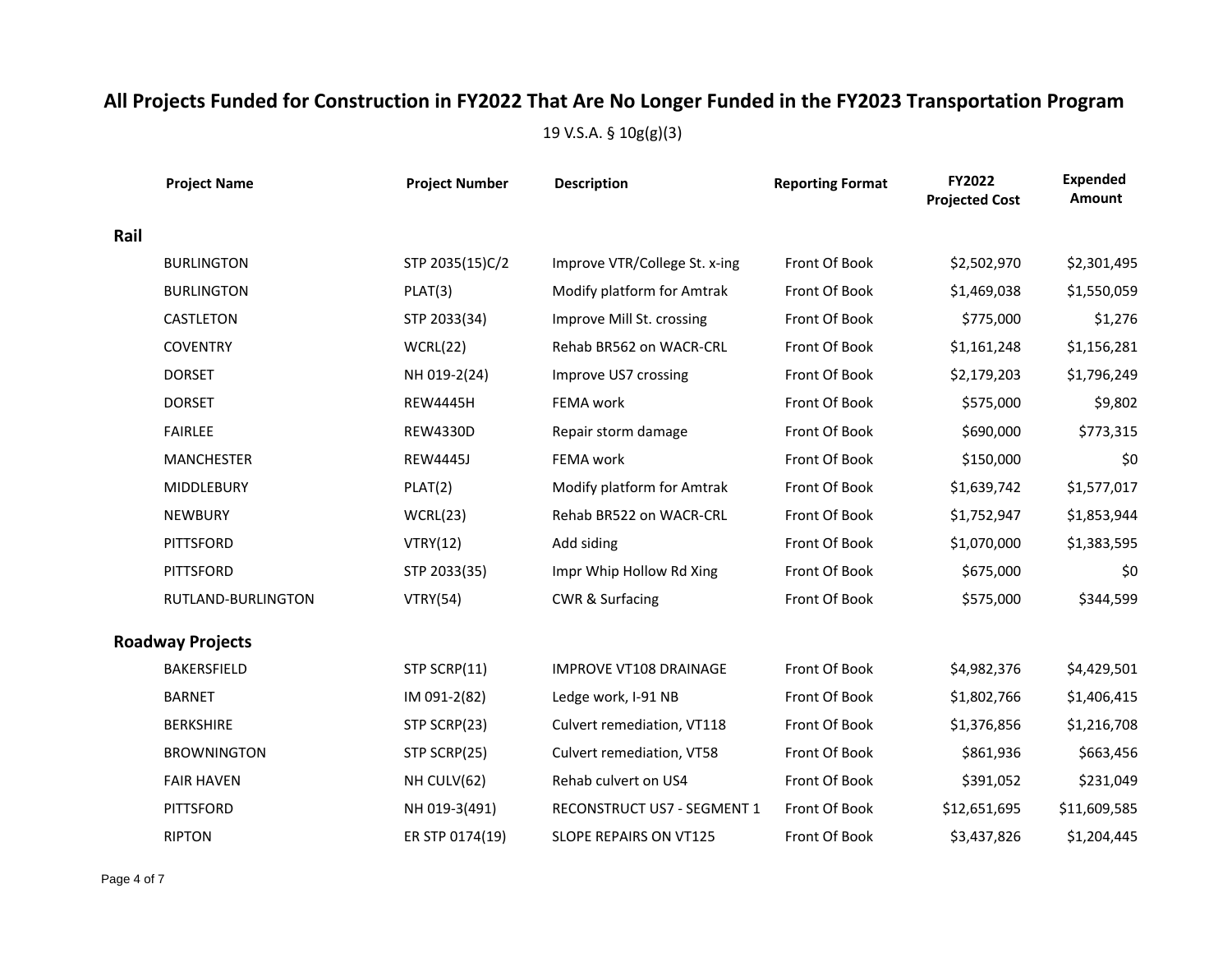| <b>Project Name</b>            | <b>Project Number</b> | <b>Description</b>              | <b>Reporting Format</b> | FY2022<br><b>Projected Cost</b> | <b>Expended</b><br>Amount |
|--------------------------------|-----------------------|---------------------------------|-------------------------|---------------------------------|---------------------------|
| <b>Roadway Projects</b>        |                       |                                 |                         |                                 |                           |
| <b>STOWE</b>                   | STP 0235(14)          | <b>IMPROVE FACILITIES</b>       | Front Of Book           | \$118,523                       | \$122,146                 |
| <b>SUDBURY</b>                 | STP SCRP(19)          | Rehab culvert on VT30           | Front Of Book           | \$1,013,598                     | \$775,695                 |
| <b>WATERBURY</b>               | FEGC F 013-4(13)      | RECONSTRUCT MAIN STREET         | Front Of Book           | \$31,289,983                    | \$29,342,196              |
| <b>WATERFORD-ST, JOHNSBURY</b> | IM 091-3(52)          | Ledge work, I-91/I-93 Ramp C    | Front Of Book           | \$1,273,696                     | \$1,060,632               |
| <b>State Highway Bridges</b>   |                       |                                 |                         |                                 |                           |
| <b>BENNINGTON</b>              | BM20101               | Eval/strengthen BR11            | Front Of Book           | \$311,250                       | \$88,361                  |
| <b>CALAIS</b>                  | BHF 037-2(10)         | REPLACE BR74 ON VT14            | Front Of Book           | \$2,159,669                     | \$2,159,265               |
| <b>CHESTER</b>                 | BF 0134(50)           | Replacement of BR51 on VT11     | Front Of Book           | \$1,374,658                     | \$1,330,744               |
| CLARENDON                      | BM20302               | Rehab BR90 N&S                  | Front Of Book           | \$192,375                       | \$142,610                 |
| <b>ENOSBURGH</b>               | BF 0283(42)           | REPLACE BR24 ON VT118           | Front Of Book           | \$1,541,644                     | \$1,140,567               |
| <b>ESSEX</b>                   | BF 5400(9)            | REPLACE BR2 ON VT117            | Front Of Book           | \$2,333,376                     | \$2,212,663               |
| <b>GLOVER</b>                  | BM20901               | Rehab BR19                      | Front Of Book           | \$234,667                       | \$59,908                  |
| HAVERHILL-NEWBURY              | BF 0196(2)            | Vt share - Conn. River bridge   | Front Of Book           | \$19,338                        | \$9,338                   |
| <b>JOHNSON</b>                 | BM20805               | Rehab BR33                      | Front Of Book           | \$153,156                       | \$226,565                 |
| LANCASTER-GUILDHALL            | BHF A001(159)         | <b>CONNECTICUT RIVER BRIDGE</b> | Front Of Book           | \$4,380,000                     | \$3,595,458               |
| PLYMOUTH                       | BF 013-3(13)          | REPLACE BR115 (SHORT)           | Front Of Book           | \$1,392,066                     | \$1,084,162               |
| PLYMOUTH                       | BF 013-3(17)          | Replace BR 114 on VT 100        | Front Of Book           | \$842,571                       | \$708,464                 |
| <b>PROCTOR</b>                 | BO 1443(54)           | <b>REPLACE BR3 over VTR</b>     | Front Of Book           | \$3,679,404                     | \$5,059,761               |
| <b>RICHFORD</b>                | ER P20-1(806)C/1      | Replace BR30 on VT 105          | Front Of Book           | \$2,637,960                     | \$1,054,923               |
| SPRINGFIELD                    | BF 0134(43)           | REPLACE BR57 ON VT11            | Front Of Book           | \$2,484,848                     | \$2,093,698               |
| SPRINGFIELD                    | BF 0134(45)           | REPLACE BR60 ON VT11            | Front Of Book           | \$2,946,902                     | \$2,226,824               |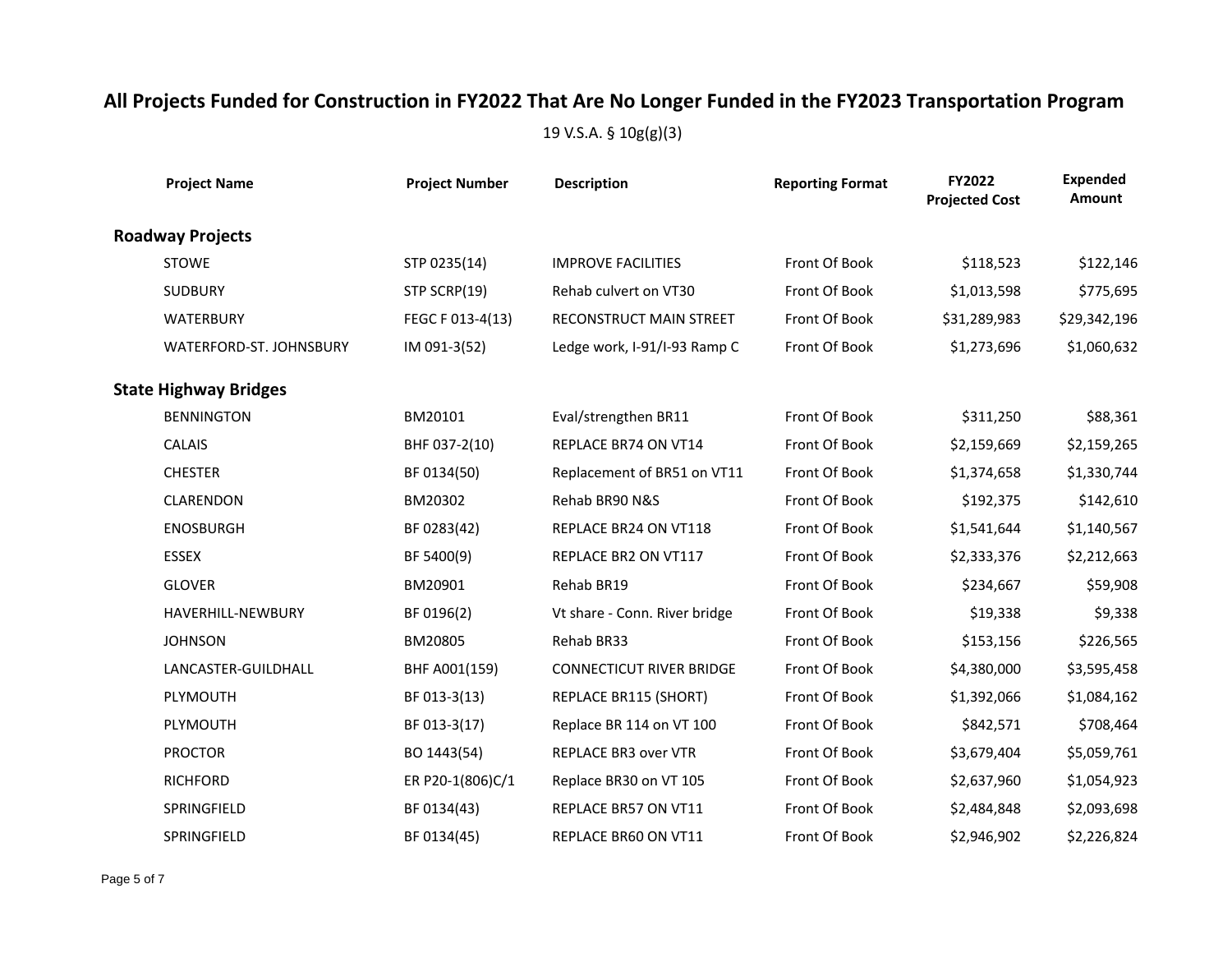| <b>Project Name</b>                | <b>Project Number</b> | <b>Description</b>                     | <b>Reporting Format</b> | FY2022<br><b>Projected Cost</b> | <b>Expended</b><br>Amount |
|------------------------------------|-----------------------|----------------------------------------|-------------------------|---------------------------------|---------------------------|
| <b>State Highway Bridges</b>       |                       |                                        |                         |                                 |                           |
| ST. ALBANS                         | BM20802               | Bridge maintenance                     | Front Of Book           | \$345,654                       | \$100,654                 |
| <b>UNDERHILL</b>                   | BM20505               | Rehab BR12                             | Front Of Book           | \$169,215                       | \$45,541                  |
| <b>Town Highway Bridges</b>        |                       |                                        |                         |                                 |                           |
| <b>BURKE</b>                       | BO 1447(31)           | REPLACE BR35 ON TH31                   | Front Of Book           | \$1,268,038                     | \$889,501                 |
| <b>CORNISH-WINDSOR</b>             | BF A003(035)          | Covered Bridge scour                   | Front Of Book           | \$640,560                       | \$185,283                 |
| <b>DERBY</b>                       | FLAP(6)               | Replace failing culverts               | Front Of Book           | \$785,211                       | \$779,304                 |
| <b>ENOSBURGH</b>                   | BO 1448(45)           | Replace BR50 on TH4                    | Front Of Book           | \$1,571,428                     | \$1,868,844               |
| <b>NEWBURY</b>                     | BO 1447(32)           | Rehab BR15 on TH3                      | Front Of Book           | \$1,559,745                     | \$1,518,392               |
| WALPOLE, NH-ROCKINGHAM, VT         | BF A004(799)          | Rehab Conn River bridge                | Front Of Book           | \$561,582                       | \$212,456                 |
| <b>Traffic &amp; Safety</b>        |                       |                                        |                         |                                 |                           |
| BRIDPORT-MIDDLEBURY                | HES RMBL(5)           | Install rumble stripes                 | Front Of Book           | \$144,652                       | \$171,245                 |
| <b>HARTFORD</b>                    | STP 0113(59)S         | WIDEN LANES AT US5/SYKES AVE.          | Front Of Book           | \$8,489,496                     | \$7,601,883               |
| <b>HINESBURG</b>                   | HES 021-1(19)         | VT116 LEFT-TURN LANES                  | Front Of Book           | \$4,557,354                     | \$4,675,829               |
| SHELBURNE-SOUTH BURLINGTON         | NHG SGNL(51)C/2       | Rehab/replace signals                  | Front Of Book           | \$2,707,204                     | \$2,641,253               |
| <b>Transportation Alternatives</b> |                       |                                        |                         |                                 |                           |
| <b>BENNINGTON</b>                  | TAP TA17(10)          | Boardwalk, shared-use path             | Front Of Book           | \$453,798                       | \$100,913                 |
| CASTLETON                          | <b>STP EH10(4)</b>    | <b>CONSTRUCT</b><br>SIDEWALK/CROSSWALK | Front Of Book           | \$490,800                       | \$337,772                 |
| <b>EAST MONTPELIER</b>             | STP EH10(17)          | <b>SHARED-USE PATH</b>                 | Front Of Book           | \$488,261                       | \$343,426                 |
| <b>ESSEX JUNCTION</b>              | <b>TAP TA16(7)</b>    | Construct gravel wetland               | Front Of Book           | \$248,855                       | \$200,579                 |